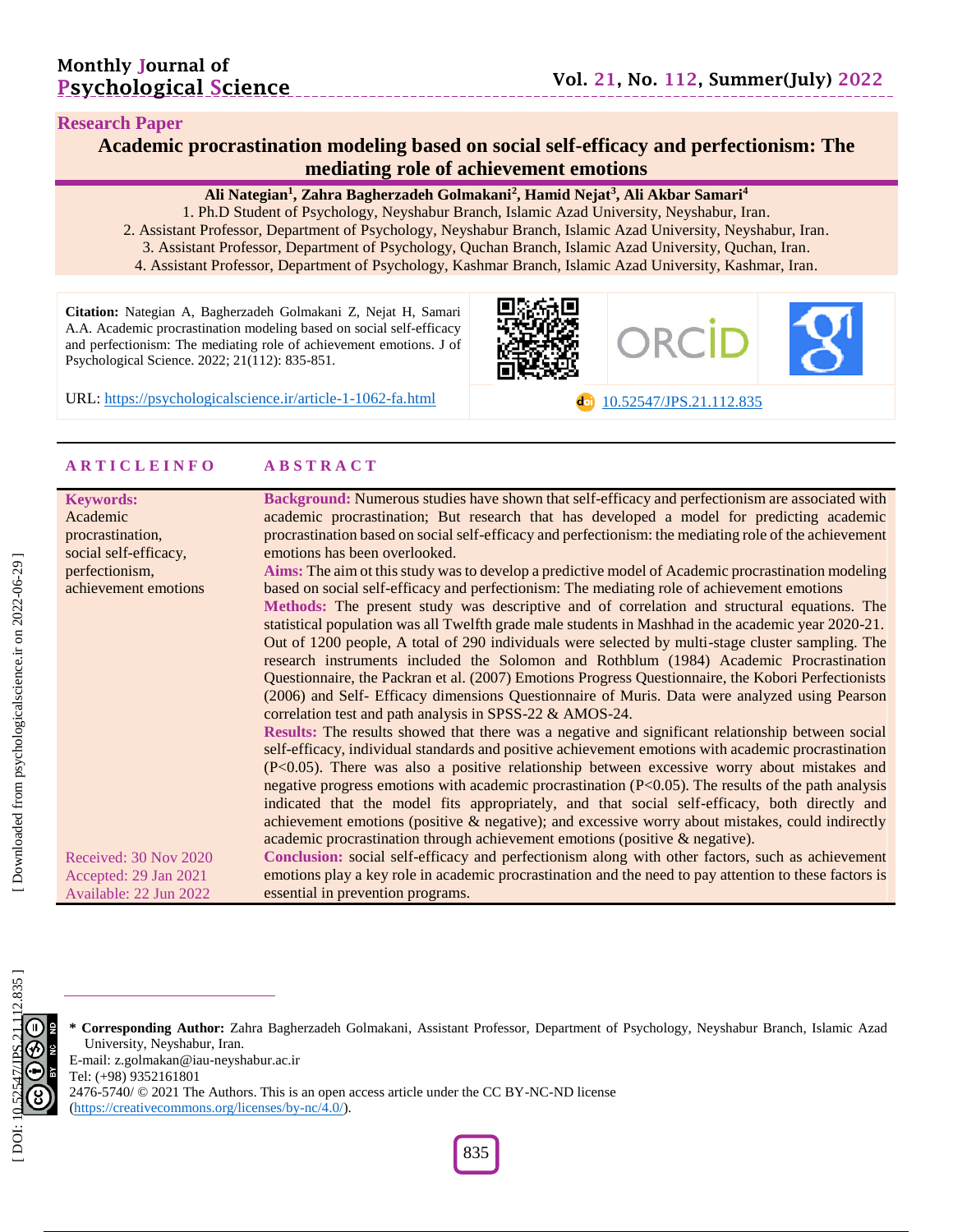# **Monthly Journal of Psychological Science**

# **Extended Abstract**

# **Introduction**

Procrastination is one of the most common problems at the educational level in the age of technology (Li, Gao and Xu, 2020). One of the main factors associated with academic procrastination is self efficacy (Cheraghi & Yousefi, 2019). Self-efficacy is defined as people's belief in their own ability to control their own actions and environmental events (Bandura, 2010); In this regard, the results have shown that self-efficacy, self-esteem, test anxiety and cognitive learning strategies are negative predictors of academic procrastination (Mehdizadeh, Rajaeepoor, Hoveida, & Salmabadi, 2018). On the other hand, another factor that seems to be related to academic procrastination is perfectionism (Raoof, Khademi Ashkzari, Naghsh, 2019). Perfectionism is a personality variable that is characterized by characteristics such as striving for perfection, feeling perfect, and setting very extreme standards in behavior along with a tendency to critically evaluate behavior (Kurtovic, Vrdoljak, & Idzanovic, 2019). However, there are variables that can affect the intensity of these relationships; one of the variables that seems to be effective in the relationship between social self-efficacy and perfectionism with academic procrastination is emotion (Cheraghi & Yousefi, 2019). In fact, a large number of researchers interested in the field of emotion research in education emphasize and believe that the lack of systematic study of the essential role of emotions in the field of education is one of the main study priorities. Positive and negative emotions in the conditions of Achievement are called the emotions of Achievement (Fatehi, & Shokri, 2015). However, due to the fact that so far few studies have investigated the relationship between the above variables and academic procrastination and due to the lack of appropriate research to address the relationship between these variables in Iran, a research gap is being recognized in this field. The question is whether the emotions of Achievement mediate the relationship between perfectionism and self-efficacy with academic procrastination.

# **Method**

It was a descriptive correlational study. The statistical population included all twelfth grade male students in Mashhad in the academic year 2018 -19. 290 participants were selected from among 1200 people based on Cochran's formula and multi -stage cluster sampling method. Criteria for entering the research were being a student, being in the age range of 15 to 18 years, having the necessary knowledge to answer questions, having the satisfaction to fill out a questionnaire. Exit criteria were the non -fulfillment of any of the entry criteria. The present study had an ethics code from Neishabour Azad University with the number IR.IAU.MSHD.REC.1399.068. B).

# **Instrument**

Academic Procrastination Scale - Student form: This scale was developed by Solomon and Rathblom in 1984 and is called the Academic Procrastination Scale. It has 27 items with three components: exam preparation (8 items), homework preparation (11 items), and preparation for term papers (8 items). A 5-point Likert scale of never (1), rarely (2), most of the time (3) and always (4) was used for scoring. In Iran, Jokar and Delavarpour (2007) obtained the scale reliability coefficient by Cronbach's alpha method of 0.91. In this study, Cronbach's alpha coefficient of the questionnaire was equal to 0.85.

Achievement Goal Questionnaire: This questionnaire was designed by Pekrun, Frenzel, Goetz and Perry in 2007 to measure Achievement emotions. In this study, the 43 -item form was used. Subjects answer each item on a five-point range from 1= strongly disagree to  $5 =$  strongly agree. In the research of Gravand, Abolmali, Kimanesh, Ganji (2016), the results of factor analysis showed that this questionnaire in the Iranian sample has 8 sub components that are generally divided into two positive and negative dimensions; Also, Cronbach's alpha of the components of this questionnaire ranged from 0.89 to 0.95.

Multidimensional Perfectionism Cognitions<br>Inventory (MPCI): The Multidimensional Inventory (MPCI): The Multidimensional Perfectionist Cognitions Inventory was compiled by Kobori in 2006; this questionnaire consists of 15 items and includes three dimensions of individual standards; Excessive worry about mistakes and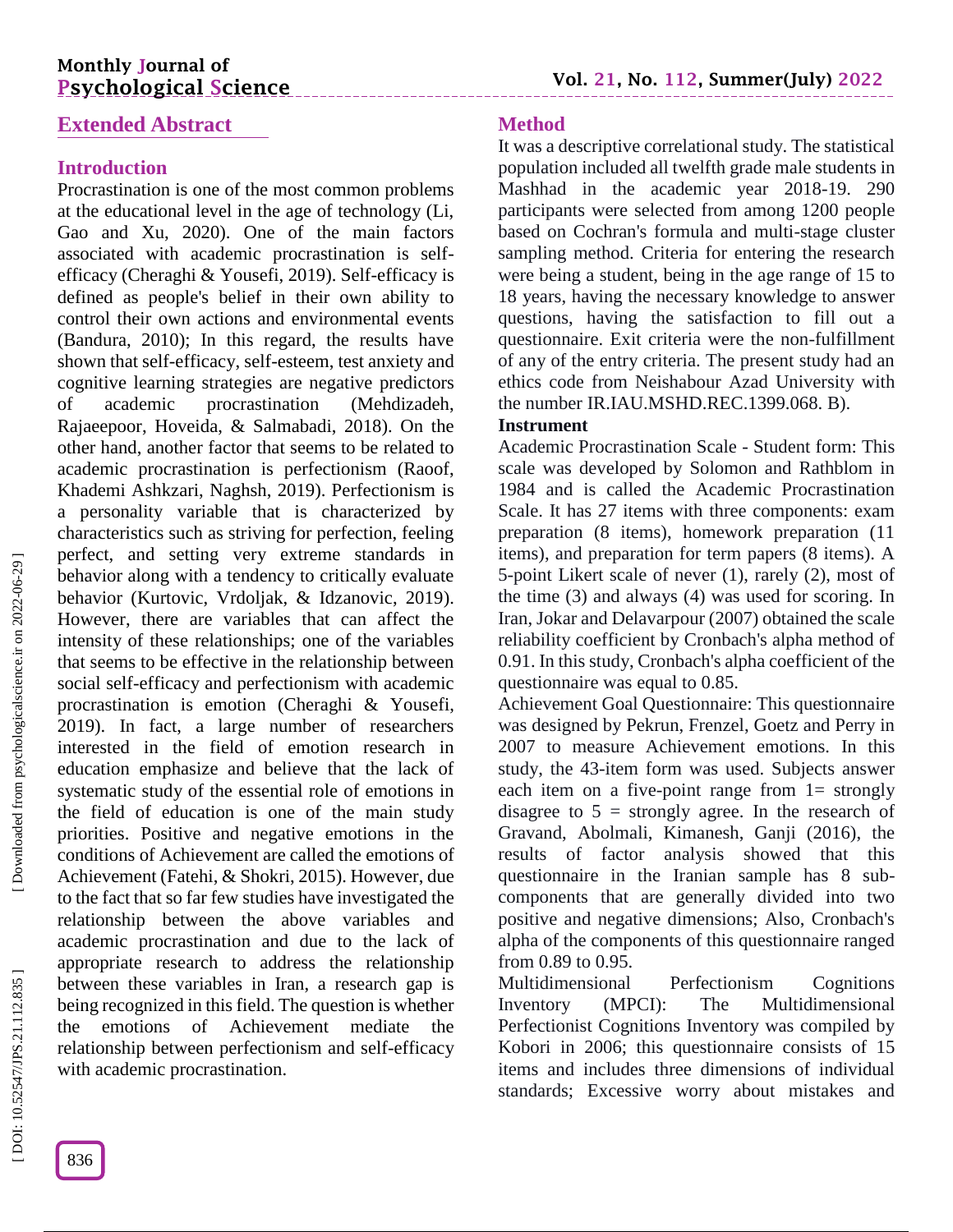# **Monthly Journal of Psychological Science**

pursuit of perfection. Participants answered on a four point Likert scale from  $1$  (never) to 4 (always). Motamed Yeganeh & Shokri (2013) also showed that in the Iranian example, the MPCI factor structure includes three dimensions of individual standards, extreme concern about mistakes and pursuit of perfection. Moreover, the internal consistency coefficients of the dimensions of individual standards were equal to 0.80, extreme concern about errors was equal to 0.81 and perfection pursuit was equal to 0.79. Self- Efficacy dimensions Questionnaire: This questionnaire was developed by Muris in 2001 and includes 24 items that measure the three areas of academic, social and emotional self -efficacy. The answers in this questionnaire are evaluated based on a 5 -point Likert scale (1 -very low, 2 -low, 3 - to some extent, 4 - high, 5 -very high). The total score in the

dimension of academic self-efficacy was from 0.50 to 0.70, from 0.53 to 0.67 in the dimension of social selfefficacy and from 0.53 to 0.59 in the dimension of emotional self-efficacy (Tahmassian & Anari, 2009). Data were analyzed using Pearson correlation test and path analysis in SPSS -22 and AMOS 24.

### **Results**

Based on demographic data, 84 (28.96%) participants were studying in the science field, 115 (39.65%) were studying in mathematics and 91 (31.37%) were studying in the humanities. Table 1 presents the descriptive indices of the variables including mean and standard deviation. Before presenting the results, it should be noted that the abnormal data presence was checked using mahalanobis index and box plot diagram and removed before analyzing data.

| Table 1. Descriptive statistics of research variables |                                         |           |       |  |  |
|-------------------------------------------------------|-----------------------------------------|-----------|-------|--|--|
| variable                                              | M                                       | <b>SD</b> |       |  |  |
|                                                       | Preparing for exams                     | 13.54     | 3.09  |  |  |
| <b>Academic Procrastination</b>                       | Preparing for homework                  | 19.20     | 4.53  |  |  |
|                                                       | Preparing for term papers               | 13.06     | 3.48  |  |  |
|                                                       | Total score of academic procrastination | 45.81     | 10.07 |  |  |
| Social self-efficacy                                  | Social self-efficacy                    | 28.53     | 4.67  |  |  |
|                                                       | Individual standards                    | 18.83     | 3.32  |  |  |
| Perfectionism                                         | Excessive worry about mistakes          | 10.30     | 3.29  |  |  |
|                                                       | Pursuit of perfection                   | 10.73     | 2.67  |  |  |
| Achievement emotions                                  | positive Achievement emotions           | 30.06     | 6.32  |  |  |
|                                                       | negative Achievement emotions           | 34.38     | 9.46  |  |  |

The results of the correlation coefficient between the research variables showed that there was a significant correlation between social self-efficacy, individual standards, excessive worry about mistakes, positive Achievement emotions and negative Achievement emotions with academic procrastination ( $p<0.05$ ). No significant relationship was found between academic

procrastination and pursuit of perfectionism  $(P =$ 0.628).

In order to investigate the mediating role of Achievement emotions in the relationship between perfectionism and self-efficacy with academic procrastination, path analysis was used. Figure 1 presents the final model of the research.



**Figure 1. Approved research model**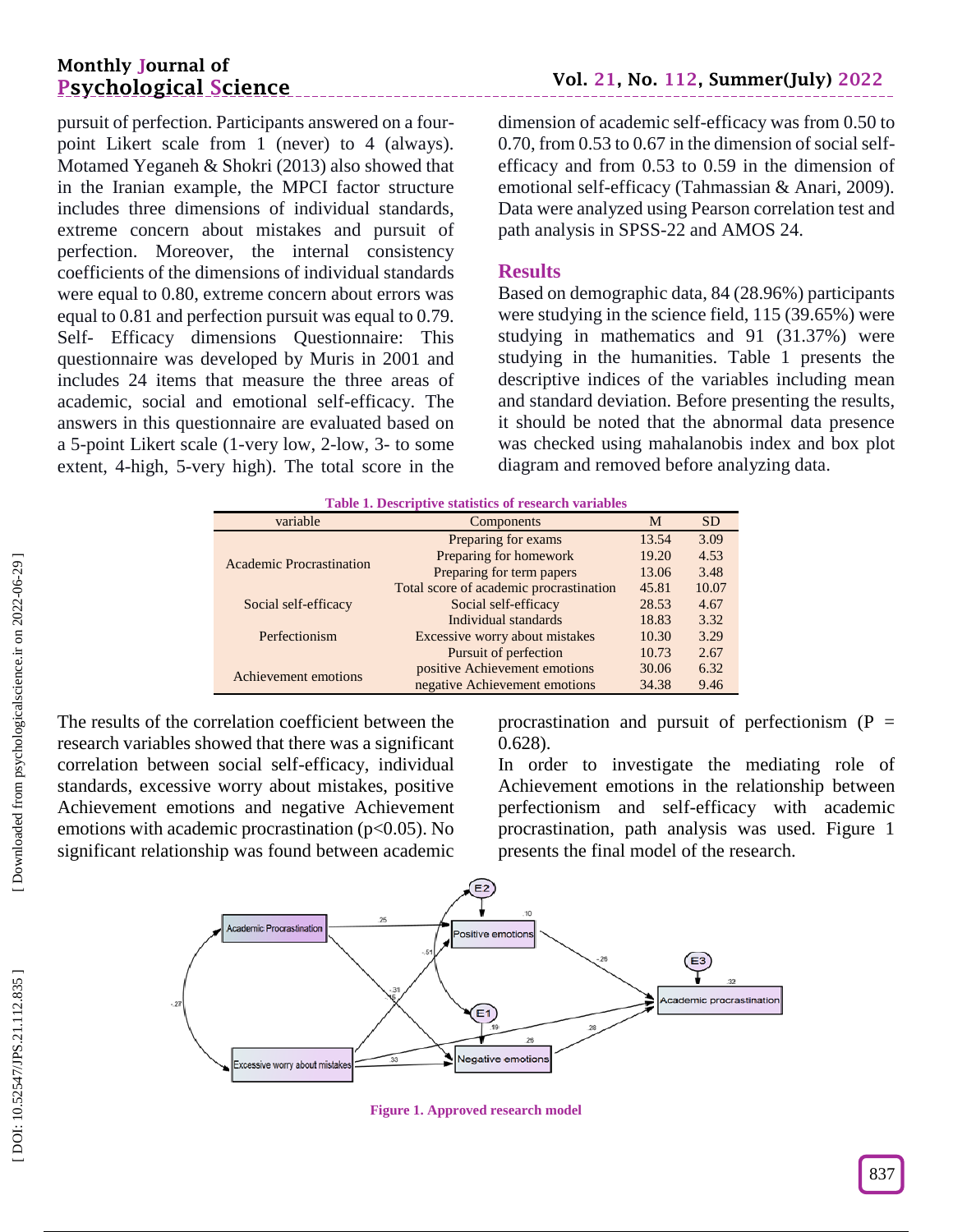# **Monthly Journal of Psychological Science**

Based on the fit indices, all the evaluation indices of the model indicated the proper fit of the model. Table 3 reports the direct, indirect, total and variance effects of the variables.

| Table 2. Direct, indirect, total and explained variance effects of variables |  |
|------------------------------------------------------------------------------|--|
|------------------------------------------------------------------------------|--|

| variable                       | Direct effect | Indirect effects | Total effect | <b>Explained variance</b> |
|--------------------------------|---------------|------------------|--------------|---------------------------|
| On academic procrastination:   |               |                  |              | 0.32                      |
| Positive emotions              | $-0.26*$      |                  | $-0.26*$     |                           |
| Negative emotions              | $0.28*$       |                  | $0.28*$      |                           |
| Social self-efficacy           |               | $-0.14*$         | $-0.14*$     |                           |
| Excessive worry about mistakes |               | $0.13*$          | $0.13*$      |                           |
| On the positive emotions:      |               |                  |              | 0.10                      |
| Social self-efficacy           | $0.25*$       |                  | $0.25*$      |                           |
| Excessive worry about mistakes | $-0.15*$      |                  | $-0.15*$     |                           |
| On the negative emotions:      |               |                  |              | 0.26                      |
| Social self-efficacy           | $-0.31**$     |                  | $-0.31**$    |                           |
| Excessive worry about mistakes | $0.33**$      |                  | $0.33**$     |                           |

 $* = P < 0.05$ ,  $* = P < 0.01$ 

According to Table 2, the direct effect of positive emotions on academic procrastination ( -0.26) is negative and significant at the 0.05 level. The direct effects of negative emotions on academic procrastination  $(0.28)$  are positive and significant at the 0.01 level. Furthermore, the direct effect of social self-efficacy on positive emotions (0.25) is positive and significant at the level of 0.05. The direct effect of excessive worry about mistakes on positive emotions ( -0.15) is negative and significant at the 0.05 level. Moreover, the effect of social self -efficacy on negative emotions ( -0.31) is negative and the direct effect of excessive worry about mistakes on negative emotions (0.33) is positive and significant at the level of 0.01. In addition, the indirect effect of social self-efficacy on academic procrastination (-0.14) is negative and significant at the 0.05 level and the indirect effect of excessive worry about mistakes on academic procrastination is positive (0.13) and significant at the 0.05 level. Given that these indirect effects are exerted through positive and negative emotions on academic procrastination; It can be concluded that the positive and negative emotions of Achievement play a mediating role in the relationship between social self -efficacy and the component of excessive worry about mistakes.

# **Conclusion**

This study aimed at determining the mediating role of Achievement emotions in the relationship between social self-efficacy and perfectionism with students' academic procrastination. Based on the results, it can

be acknowledged that the final model had a good fit and it can predict the variables in a desirable and appropriate way. This finding was consistent with previous research (Cheraghi & Yousfi, 2018; Mehdizadeh et al., 2017; Honicke et al., 2020; and Macakova & Wood, 2020). Explaining this research finding, it can be acknowledged that positive emotions enhance self-regulation and this leads to a reduction in academic procrastination and further academic success, then academic success, again, reinforces positive academic emotions. Therefore, it can be argued that learners who use motivational and cognitive resources such as perfectionism and self efficacy can have more positive and less negative emotions and make them learn better and have less procrastination; They also achieve more positive learning outcomes compared to their peers who do not have the necessary skills to use these strategies. Of course, this is also true of negative emotions, which is why researchers believe that emotions, using self-efficacy and motivational sources such as perfectionism, affect both teaching and learning processes such as academic procrastination, both positively and negatively and can predict it directly and indirectly (Esmaili et al., 2015).

Despite the educational and practical implications that can be deduced from the results of this study; The present study, like other studies, has some limitations. The first limitation of the research was the type of research method as the causal relationships between research variables cannot be inferred. Further, considering that this research has been done on a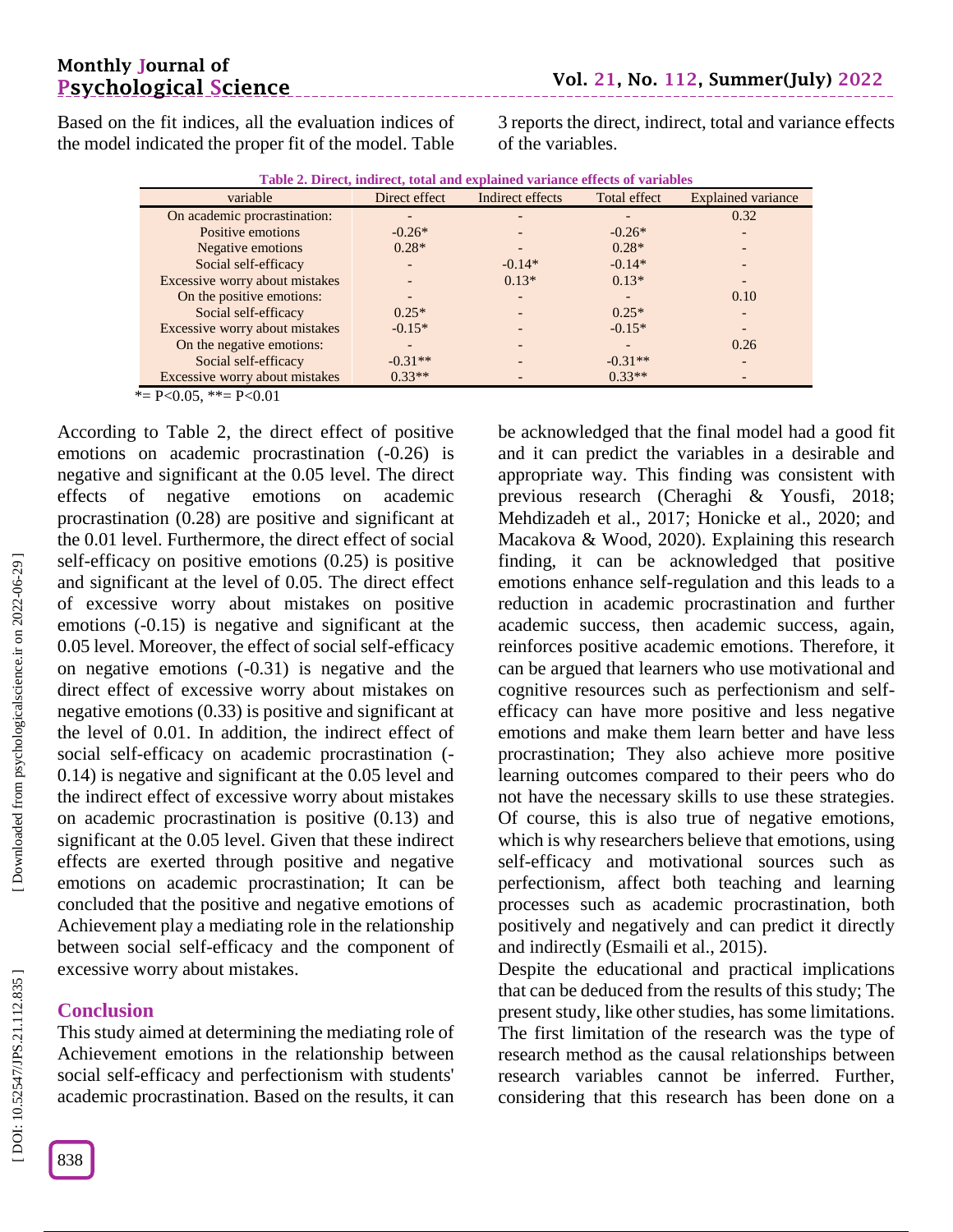group of people, care should be taken in generalizing the results to other groups. The third limitation was the inability to control the intervening variables such as culture, economic and social status during the selection of participants in order to achieve more reliable generalizable results. It is suggested that in future studies, other variables that can cause academic procrastination should be considered. It is also suggested that future researchers study this issue using a mixed -method approach. Also, according to the results of the present study, education professionals should focus more on motivational and emotional variables in students' academic procrastination.

\_\_\_\_\_\_\_\_\_\_\_\_\_\_\_\_\_

### **Ethical Considerations**

**Compliance with ethical guidelines:** This article is taken from the dissertation of the first author in the field of psychology in the psychology department of Neyshabour branch of Islamic Azad University.

**Funding:** This research is in the form of a specialized doctoral dissertation and is without financial support.

**Authors' contribution:** The first author is the main researcher of this research and the second author is the supervisor and the third and fourth authors are the dissertation advisors.

**Conflict of interest:** The authors do not disclose any conflict of interest in relation to this research.

**Acknowledgments:** We would like to thank the supervisors and consultants of this research who helped us in this research.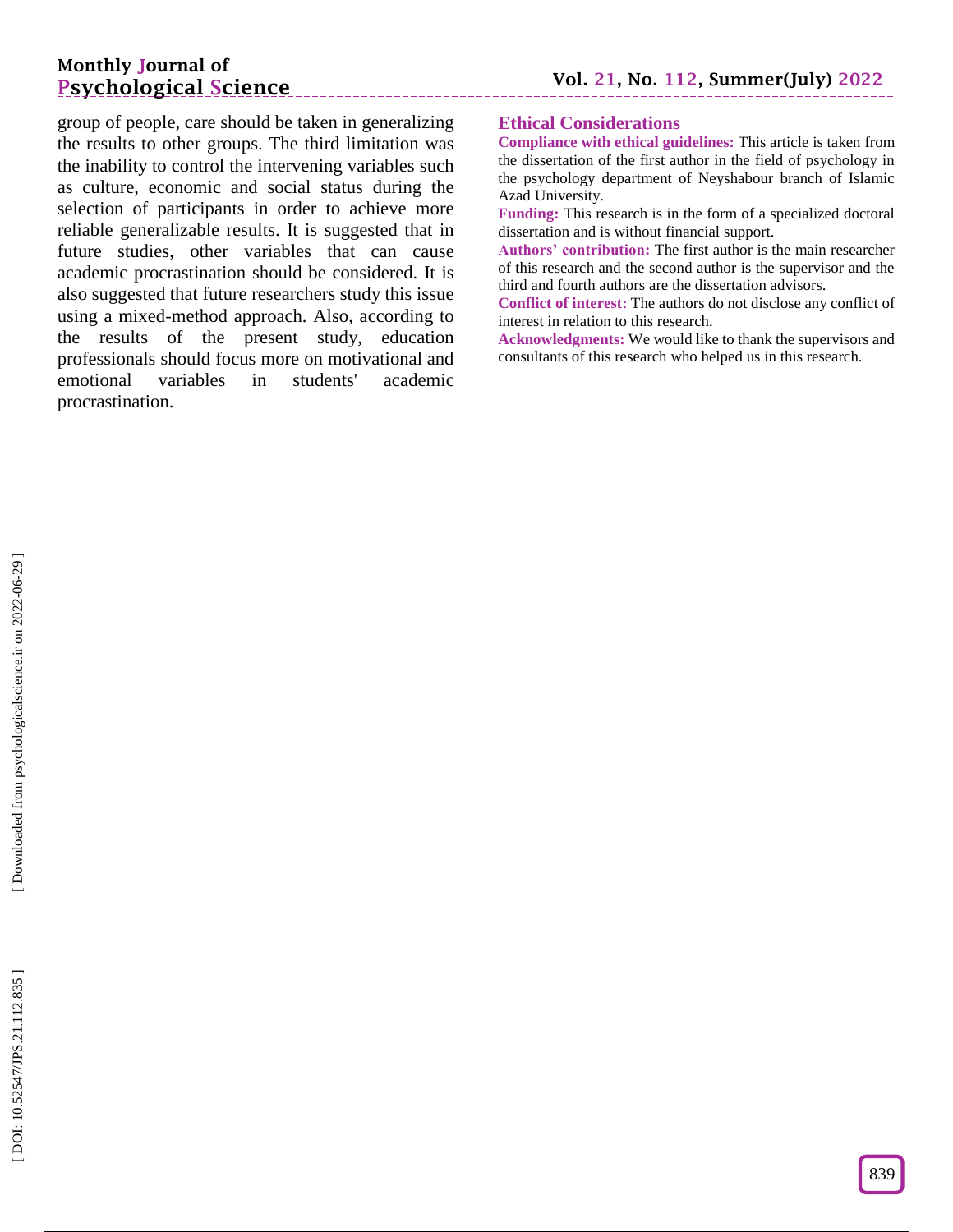**مقاله پژوهشی**

| تدوین مدل پیش بینی اهمال کاری تحصیلی براساس خودکارآمدی اجتماعی و کمال گرایی: نقش واسطهای هیجانات |  |
|--------------------------------------------------------------------------------------------------|--|
| ييشرفت                                                                                           |  |

| على ناطقيان'، زهرا باقرزاده گلمكاني'، حميد نجات''، علىاكبر ثمري'                |  |
|---------------------------------------------------------------------------------|--|
| ۱. دانشجوی دکتری روانشناسی، واحد نیشابور، دانشگاه آزاد اسلامی، نیشابور، ایران.  |  |
| ۲. استادیار، گروه روانشناسی، واحد نیشابور، دانشگاه آزاد اسلامی، نیشابور، ایران. |  |
| ۳. استادیار، گروه روانشناسی، واحد قوچان، دانشگاه آزاد اسلامی، قوچان، ایران.     |  |
| ۴. استادیار، گروه روانشناسی، واحد کاشمر، دانشگاه آزاد اسلامی، کاشمر، ایران.     |  |

| مشخصات مقاله            | چکیده                                                                                                                                 |
|-------------------------|---------------------------------------------------------------------------------------------------------------------------------------|
| كليدواژهها:             | زهینه: مطالعات متعددی نشان داده است که خودکارآمدی و کمالگرایی با اهمال کاری تحصیلی رابطه دارند؛ اما پژوهشی که به تدوین                |
| اهمال كاري تحصيلي،      | مدل پیش بینی اهمال کاری تحصیلی براساس خودکار آمدی اجتماعی و کمال گرایی: نقش واسطهای هیجانات پیشرفت پرداخته باشد، مفعول                |
| خودكارآمدي اجتماعي،     | مانده است.                                                                                                                            |
| كمال گرايي،             | هدف: هدف پژوهش حاضر تدوین مدل پیش بینی اهمال کاری تحصیلی براساس خودکارآمدی اجتماعی و کمال گرایی: نقش واسطهای                          |
| هيجانات پيشرفت          | هيجانات پيشرفت بود.                                                                                                                   |
|                         | <b>روش: پ</b> ژوهش حاضر توصیفی از نوع همبستگی و معادلات ساختاری بود. جامعه آماری تمامی دانشآموزان پسر پایه دوازدهم شهر مشهد           |
|                         | در سال تحصیلی ۹۸–۱۳۹۷ بود. از بین ۱۲۰۰ نفر، تعداد ۲۹۰ نفر به روش نمونه گیری خوشهای چندمرحلهای انتخاب شدند. ابزارهای پژوهش             |
|                         | شامل پرسشنامههای اهمالکاری تحصیلی سولومون و راثبلوم (۱۹۸۴)، پرسشنامه هیجانات پیشرفت پکران و همکاران (۲۰۰۷)، سیاهه                     |
|                         | شناختارهای کمال گرایی کوبوری (۲۰۰۶) و پرسشنامه ابعاد خودکار آمدی موریس (۲۰۰۱) بود. دادهها با استفاده از آزمون همبستگی پیرسون          |
|                         | و تحليل مسير در SPSS-22 و AMOS -24 تجزيهوتحليل شد.                                                                                    |
|                         | <b>یافتهها:</b> نتایج نشان داد که رابطه منفی و معناداری بین خودکارآمدی اجتماعی، استانداردهای فردی و هیجانات پیشرفت مثبت با اهمال کاری |
|                         | تحصیلی وجود داشت. همچنین رابطه مثبتی بین نگرانی مفرط در مورد اشتباهات و هیجانات پیشرفت منفی با اهمال کاری تحصیلی وجود                 |
|                         | داشت (۲/۰۵- ). نتایج تحلیل مسیر حاکی از برازش مناسب مدل بود که نگرانی مفرط درباره اشتباهات به صورت مستقیم و هم از طریق                |
|                         | هیجانات پیشرفت (مثبت و منفی)؛ و خودکارآمدی اجتماعی فقط به صورت غیرمستقیم و از طریق هیجانات پیشرفت (مثبت و منفی) توانستند              |
| دريافت شده: ١٣٩٩/٠٩/١٠  | اهمال کاری تحصیلی را پیش بینی کنند (۰/۰۵).                                                                                            |
| پذیرفته شده: ۱۳۹۹/۱۱/۱۰ | <b>نتیجه گیری:</b> خودکارآمدی اجتماعی و کمالگرایی در کنار سایر عوامل از جمله هیجانات پیشرفت؛ نقش مهمی در پیش بینی اهمالکاری           |
| منتشر شده: ۱۴۰۱/۰۴/۰۱   | تحصیلی دارند و لزوم توجه به این عوامل بر برنامههای کاهش اهمال کاری تحصیلی ضروری است.                                                  |
|                         | * <b>نویسنده هسئول:</b> زهرا باقرزاده گلمکانی، استادیار، گروه روانشناسی، واحد نیشابور، دانشگاه آزاد اسلامی، نیشابور، ایران            |

z.golmakan@iau -neyshabur.ac.ir :رایانامه

تلفن: 89302121081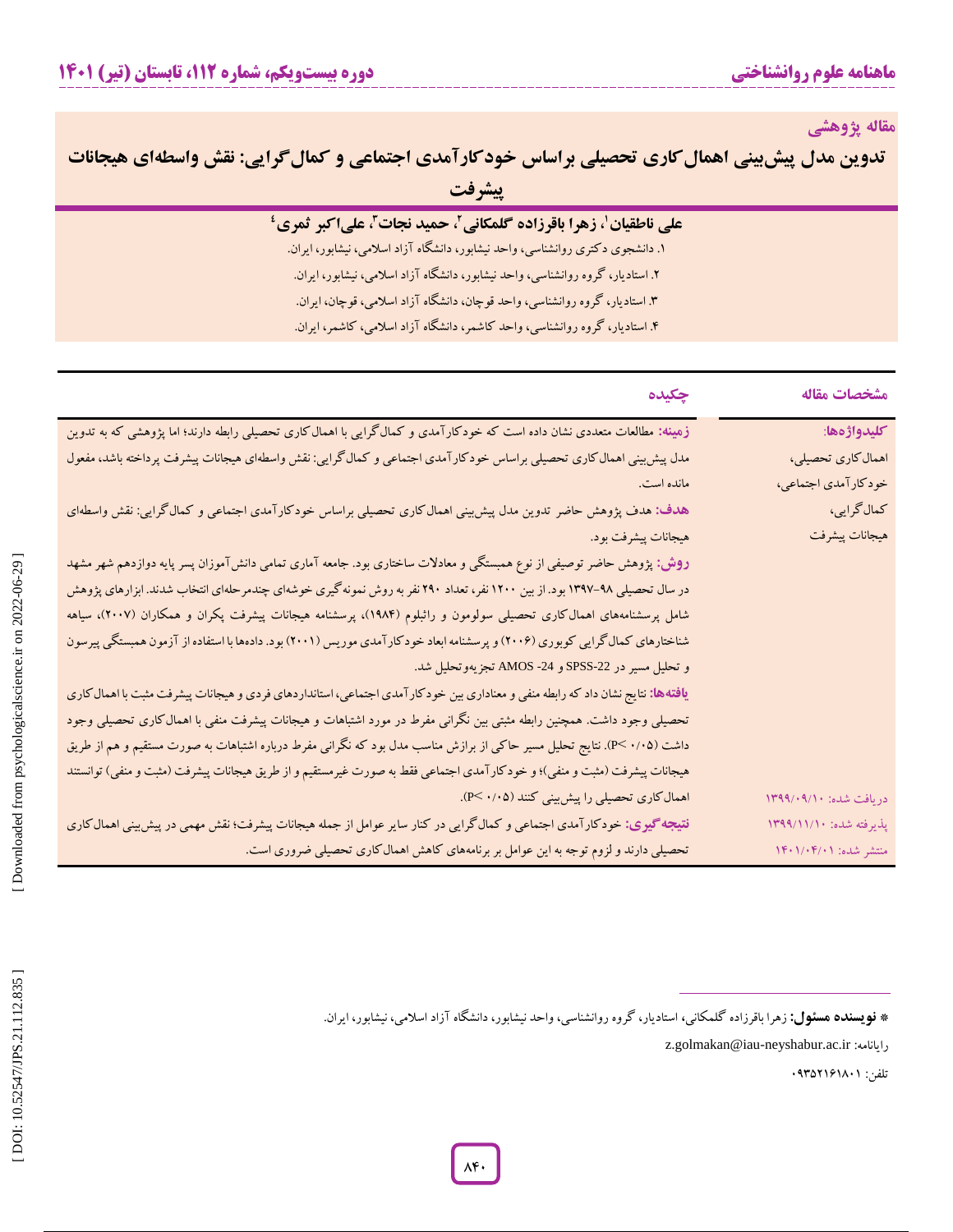هستند (مهدیزاده، رجاییپور، هویدا و سلمآبادی، ۱۳۹۷). افزون بر این نتایج مطالعات مختلفی نشان داده است که خودکارآمدی میتواند یک

متغیر مؤثر در بهبود پیشرفت تحصیلی و کاهش رفتارهای اهمالکارانه<br>تحصیلی باشد (چراغی و یوسفی، ۱۳۹۸؛ هونیکه، برودبنت و فولر –

تیسزکیویکز، 2828 و مک کاکوا و وود، 2828(. حیطه اجتماعی

خودکارآمدی براساس نظریات خودکارآمدی اجتماعی بندورا طرحریزی

شده است. خودکارآمدی اجتماعی شامل رفتارهایی مثل گفتوگوی بین فردی سازگارانه، مالقات افراد جدید، حضور سالم در موقعیتهای اجتماعی، ترویج روابط عاطفی مثبت، گسترش دوستیها و تأثیرگذاری

متقابل گروهی است )گازو، ماهاسنه، ابوود و موهیدیات، 2828(؛ بنابراین در سطح مدرسه به عنوان یک مکان اجتماعی، خودکارآمدی اجتماعی

مناسب میتواند روابط مؤثری را همراه با کسب حمایت اجتماعی برای فراگیران به وجود آورد که این امر میتواند در کم کردن رفتارهای

اهمالکارانه دانشآموزان و در نتیجه بهبود پیشرفت تحصیلی آنها نقش مؤثری داشته باشد )رحمانی، عارفی، افاشرینیا و امیری، 1392(. در همین راستا نتایج پژوهش حاجیآبادی و بهشته )1390( نشان داد که خودکارآمدی ارتباط منفی با اضطراب تحصیلی دانشآموزان داشته وقادر

است ۳۰/۷ درصد از تغییرات نمرات اضطراب تحصیلی آنها را پیش بینی کند. از سوی دیگر، یکی دیگر از عواملی که به نظر میرسد با اهمالکاری

تحصیلی ارتباط داشته باشد، کمالگرایی^است (رئوف، خادمی اشکذری

و نقش، ۱۳۹۸). کمال کرایی یک متغیر شخصیتی است که با ویژ گیهایی مثل تالش برای کامل بودن، احساس بینقص بودن و تعیین استانداردهای

بسیار افراطی در رفتار همراه با تمایل به ارزیابی انتقادی رفتار مشخص

می کردد (کرتوویک، وردولجک و یدزانوویک، ۲۰۱۹). امروزه، پژوهشگران بین دو حیطه کمالگرایی مثبت و منفی تمایز قائل شدهاند؛

کمالگرایی مثبت به رفتارها و شناختهایی اشاره دارد که برای رسیدن به

اهداف سطح باال و نتایج مطلوب ایجاد شده و با تقویت مثبت و تمایل به پیشرفت تحریک میگردند )منصوری، بشارت و غریبی، 1390(.

#### **مقدمه**

پیشرفت تحصیلی' دانشآموزان و عوامل تأثیرگذار بر آن، امروزه بیشازپیش مورد توجه متخصصان تعلیم و تربیت قرار گرفته است. یکی از عوامل اثرگذار بر عملکرد تحصیلی فراگیران، اهمالکاری 2 میباشد )رسولیخورشیدی، سنگانی و جنگی، 1390؛ هن و گروشیت، 2828؛ مان، 2812(. اهمالکاری از شایعترین مشکالت در سطوح تحصیلی است که در عصر تکنولوژی و به افزایش است (لی، گائو و خو، ۲۰۲۰).

محققان اهمالکاری تحصیلی <sup>۲</sup> را تمایل بیشتر دانشآموزان برای به تأخیر انداختن عملکرد تحصیلی تعریف کردهاند که همواره با اضطراب همراه است. از نظر آنها اهمالکاری تحصیلی به تعویق انداختن هدفهای تحصیلی به زمانی است که عملکرد مطلوب، بسیار سخت و ناخوشایند میگردد )ملتفت و رنجبر، 1394(. نمونه کامالً آشنای آن، به تأخیر انداختن مطالعه دروس تا شب امتحان و عجله و اضطراب ناشی از آن میباشد که فراگیران دچار میشوند )چن و چانگ، 2812(. اهمالکاری تحصیلی با عملکردهای منفی مانند نمرات پایین در دورههای تحصیلی و همچنین با انواع فراوان اضطراب و استرس وابسته به تحصیل همچون استرس تحصیلی'، اضطراب آزمون° و اضطراب اجتماعی<sup>۶</sup> همراه است که نه تنها مانع پیشرفت تحصیلی میگردد بلکه به شکلی منفی بر کیفیت زندگی فراگیران هم تأثیر میگذارد )هن و گروشیت، 2828؛ حیات، جهانیان، بذرافکن و شکرپور، 2828(. با توجه به مشکالت فراوانی که اهمالکاری بر روی پیشرفت تحصیلی فراگیران ایجاد میکند و همچنین هزینههای جبرانناپذیری که براساس آن سیستم آموزشی و پرورشی کشور میشود؛ شناخت عوامل مؤثر بر اهمالکاری تحصیلی اهمیت فراوانی دارد.

اما یکی از عوامل اساسی که امکان دارد با اهمالکاری تحصیلی در ارتباط باشد، خودکارآمدی<sup>۷</sup> است (چراغی و یوسفی، ۱۳۹۸). خودکارآمدی به عنوان باور افراد درباره توانایی خودشان در داشتن کنترل بر عملکردهای خودشان و رویدادهای محیطی، تعریف میشود )بندورا، 2818(؛ در همین راستا نتایج نشان داده است که خودکارآمدی، عزتنفس، اضطراب امتحان و راهبردهای شناختی یاد کیری، پیش بینی کننده منفی اهمال کاری تحصیلی

 $\overline{\phantom{a}}$ 

- کمالگرایی منفی هم رفتارها شناختهایی میباشد که برای رسیدن به<br><sup>5</sup>. Test anxiety <sup>6</sup>. Social anxiety و<br><sup>6</sup>. Social anxiety <sup>7</sup>. self-efficacy <sup>7</sup>. Self-efficacy <sup>8</sup>. Perfectionism
- 
- 
- 
- <sup>1</sup>. Academic achievement
- 2 . procrastination
- 3 . Academic procrastination
- 4 . Academic stress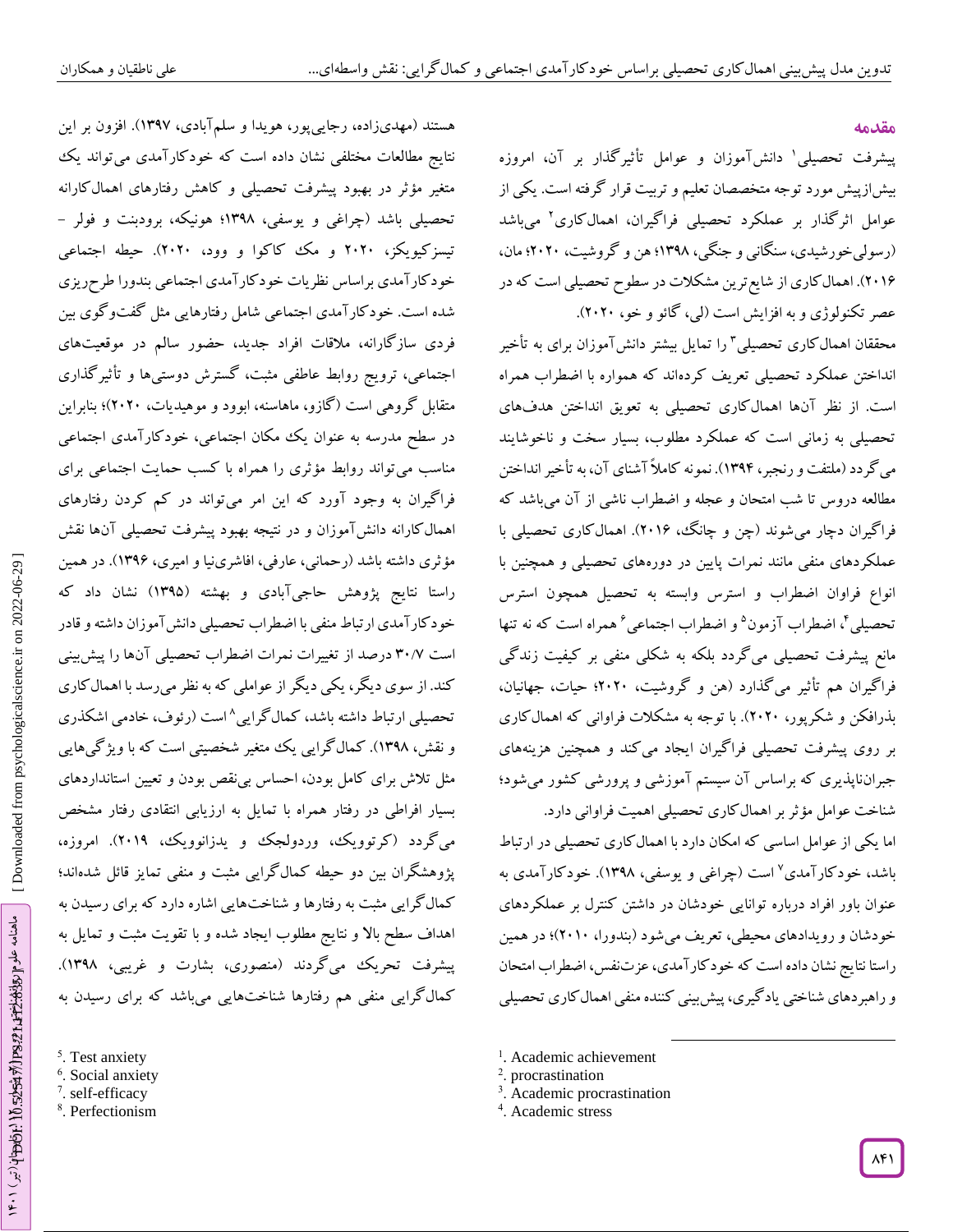انطباقی در موقعیتهای پیشرفت ایفای نقش کنند. در همین راستا؛ اسماعیلی، شکری، فتحآبادی و حیدری )1394( نشان دادند که هیجانات پیشرفت منفی توانایی پیشبینی اهمالکاری تحصیلی فراگیران را داشتند. از سوی دیگر نتایج رضوی علوی، شکری و پورشهریار )1392( نشان داد که هیجانات پیشرفت نقش میانجی در رابطه بین کمالگرایی با مشغولیت تحصیلی و فرسودگی تحصیلی داشت. فاتحی پیکانی و شکری )1393( نیز نشان دادند که هیجانات پیشرفت نقش میانجی در رابطه بین باورهای خودکارآمدی و رویکردهای یادگیری دارد. بااینحال مرور پیشینه تجربی در رابطه با تأثیر عوامل انگیزشی بر

اهمالکاری تحصیلی، بهطور پرواضحی اطالعات اندکی بر نقش واسطهای هیجانات پیشرفت در رابطه بین کمالگرایی و باورهای خودکارآمدی در موقعیتهای اهمالکاری تحصیلی وجود دارد. به بیان دیگر، فقدان شواهد روشن در دفاع از ایده مفروضه واسطهمندی بستر مفهومی هیجانات پیشرفت در بافت مطالعاتی پیشبینی اهمالکاری تحصیلی فراگیران از طریق کمالگرایی و خودکارآمدی، ضرورت تحلیل مدل واسطهمندی هیجانها در رابطه بین کمالگرایی و خودکارآمدی نسبت به اهمالکاری تحصیلی را بیشازپیش مشخص میکند؛ بنابراین با توجه به اینکه تاکنون پژوهشهای اندکی به بررسی رابطه متغیرهای فوق با اهمالکاری تحصیلی پرداختهاند و با توجه به عدم یافتن پژوهش مناسب در راستای ارتباط ، متغیرهای مذکور در کشور، خأل پژوهشی در این زمینه احساس میشود پژوهش حاضر در پی پاسخگویی به این سؤال است که آیا هیجانات پیشرفت نقش واسطهای در رابطه بین کمالگرایی و خودکارآمدی با اهمال کاری تحصیلی دارد.



**. الگوی مفهومی پژوهش شکل1**

اهداف سطح باال و جلوگیری از نتایج منفی به وجود آمده و با تقویت منفی و ترس از شکست تحریک میگردند )استارلی، 2819(. یوسفی دوگوری و عموپور (۱۳۹۸) هم نشان دادند که مؤلفههای کمال گرایی (خویشتنءدار و کمال کرایی کل) رابطه معنیداری با اهمال کاری دارند؛ اما در رابطه بین متغیرها، متغیرهایی وجود دارد که میتوانند بر شدت روابط تأثیرگذار باشند؛ یکی از متغیرهایی که به نظر میرسد در رابطه بین خودکارآمدی اجتماعی و کمالگرایی با اهمالکاری تحصیلی تأثیرگذار باشد؛ هیجانات پیشرفت است )چراغی و یوسفی، 1390(. در واقع، حجم زیادی از پژوهشگران عالقهمند به قلمرو پژوهشی هیجانها در آموزشوپرورش تأکید میورزند و اعتقاد دارند که نبود مطالعه نظاممند نقش اساسی هیجانات در حیطههای تحصیلی یکی از اصلیترین اولویتهای مطالعاتی محسوب میشود. احساسات مثبت و منفی در شرایط پیشرفت، هیجانهای پیشرفت 1 نامیده میشوند )فاتحیپیکانی و شکری، 1393(. هیجانهای پیشرفت به عنوان هیجانهایی که به صورت مستقیم با فعالیتها و رفتار مرتبط است تعریف میگردند. لذت از یادگیری، عصبانیت، امید، اضطراب، غرور، شرمندگی، ناامیدی یا خستگی از مهمترین هیجانهای پیشرفت در شرایط آموزشی هستند. این هیجانات برای عملکرد، انگیزش، تحول شخصیت و سلامت فراگیران مهم هستند (گروین و بارت، ۲۰۱۸). روند رو به رشد مطالعه هیجانات پیشرفت در شرایط تحصیلی و هم تبعات غیرقابل انکار تجارب منفی هیجانی در موقعیتهای تحصیلی، ضرورت مطالعه هیجانات پیشرفت را برای اهمالکاری تحصیلی و عملکرد تحصیلی نشان میدهد. در همین راستا نتایج پژوهش مرادیان، عالیپور و زغیبی قناد (۱۳۹۶) بیانگر آن بود که هیجانهای تحصیلی میتوانند اهمال کاری تحصیلی را پیشبینی کنند.

همچنین طبق دیدگاه بندورا )2818( مهمترین مسیرهای مفهومی تعیینکننده الگوی اثرگذاری باورهای خودکارآمدی بر انواع ارجح رفتارهای انتخابی افراد در موقعیتهای تحصیلی با تأکید بر سه قلمروافکار، هیجانها و اعمال مشخص میشود. بر این اساس، در نظریه خودکارآمدی فرض میشود که باورهای خودکارآمدی از طریق تسهیل هیجانهای مثبت و تقویت بیشازپیش باور فرد نسبت به قابلیتهای فردی خویشتن در انجام موفقیتآمیز مطالبات فراروی، در پیشبینی گروه وسیعی از رفتارهای

 $\overline{\phantom{a}}$ 

DOI: 10.52547/JPS.21.112.835

 [\[ DOI: 10.52547/JPS.21.112.835 \]](http://dx.doi.org/10.52547/JPS.21.112.835) [\[ Downloaded from psychologicalscience.i](https://psychologicalscience.ir/article-1-1062-fa.html)r on 2022-06-29 ]

Downloaded from psychologicalscience.ir on 2022-06-29

<sup>&</sup>lt;sup>1</sup>. Achievement emotions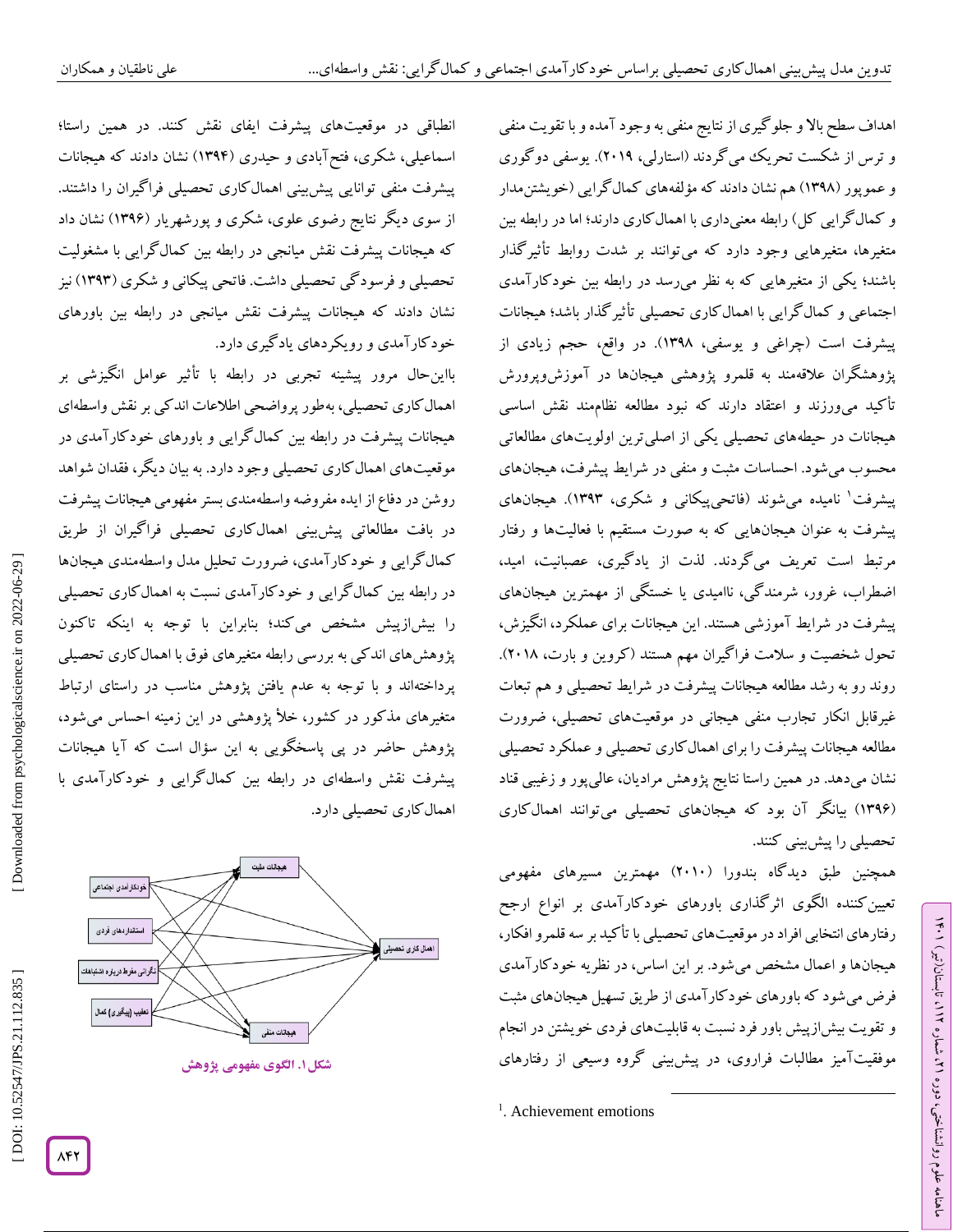**روش**

طرح پژوهش حاضر توصیفی **شرکتکنندگان: الف( طرح پژوهش و** از نوع همبستگی و معادالت ساختاری بود. جامعه آماری این پژوهش شامل کلیه دانش آموزان پسر پایه دوازدهم شهر مشهد در سال تحصیلی ۹۸–۱۳۹۷ بود. در این پژوهش، شرکتکنندگان به تعداد 298 نفر از بین 1288 نفر بر مبنای فرمول کوکران و با روش نمونهگیری خوشهای چندمرحلهای 1 انتخاب شدند. در این پژوهش، دانشآموزان در سه مرحله، با استفاده از واحدهای نمونهگیری ناحیه، دبیرستان و کالس درس انتخاب شدند. ابتدا، از هر ناحیه آموزشوپرورش به طور تصادفی سه دبیرستان پسرانه انتخاب شدند. در نهایت، از هر دبیرستان دو کالس پایه دوازدهم به طور تصادفی انتخاب و دانشآموزان به طور گروهی در کالسهای درس به بسته ابزارهای اندازهگیری پاسخ دادند. مالکهای ورود به پژوهش عبارت بودند از دانشآموز بودن، قرار گرفتن در بازه سنی 10 تا 10 سال، داشتن آگاهی و شناخت الزم برای پاسخگویی به سؤاالت، رضایت داشتن برای پر کردن پرسشنامه. مالکهای خروج نیز برآورده نشدن هر کدام از ملا کُهای ورود میباشد. ملاحظات اخلاقی پژوهش حاضر شامل – تمامی شرکتکنندگان به صورت شفاهی اطالعاتی درباره پژوهش دریافت کرده و در صورت تمایل مشار کت گردند؛ –این اطمینان به آزمودنیها داده شد که تمامی اطالعات هویتی آنها محرمانه خواهد ماند و به منظور رعایت حریم خصوصی آنان ثبت نمیشود همچنین پژوهش حاضر دارای کد اخالق از دانشگاه آزاد نیشابور با شماره .میباشد IR.IAU.MSHD.REC.1399.068

# **ب( ابزار**

مقیاس اهمالکاری تحصیلی – نسخهی دانشآموز<sup>۲</sup>: این مقیاس را سولومون و راثبلوم در سال 1904 ساخته و آن را مقیاس اهمالکاری تحصیلی نام نهادهاند. مقیاس ارزیابی اهمالکاری تحصیلی دارای 21 گویه است که سه مؤلفه آماده شدن برای امتحانات (۸ کویه)، آماده شدن برای تکلیف (۱۱ گویه) و آماده شدن برای مقالههای پایان ترم (۸ گویه) است. نحوه نمره کداری به صورت طیف لیکرت ۵ درجهای از هر کز (۱)، به ندرت (۲)، اکثر اوقات (۳) و همیشه (۴) نشان میدهد. حداقل نمره در این

 $\overline{\phantom{a}}$ 

<sup>1</sup>. Multistage

پرسشنامه برابر با 21 و حداکثر نمره برابر با 180 است. نمره باالتر در این مقیاس نشان دهنده اهمالکاری تحصیلی بیشتر میباشد. در بررسی پایایی این پرسشنامه آلفای کرونباخ این مقیاس را در فاصلهای ۶ هفتهای با روش باز آزمایی ۰/۷۴ کزارش کرده است؛ همچنین روایی این مقیاس با استفاده از همبستگی درونی ۱۴۸. به دست امده است (سولومون و راثبلوم، 1904(. در ایران جوکار و دالور پور )1302( ضریب پایایی مقیاس را به روش آلفای کرونباخ ۰/۹۱ به دست آورند. در این پژوهش ضریب آلفای کرونباخ پرسشنامه برابر با ۱/۸۵ به دست آمد.

پرسشنامه هیجانات پیشرفت": این پرسشنامه توسط پکران، فرنزل، گوئتز و پری در سال 2881 با هدف اندازهگیری هیجانهای پیشرفت طراحی گردید. هیجانهای مربوط به کالس شامل 08 گویه و هشت زیرمقیاس لذت، امید، غرور، خشم، اضطراب، شرم، ناامیدی و خستگی است. مقیاس های هیجانهای مربوط به یادگیری و هیجانهای مربوط به امتحان هر کدام به ترتیب با 10 و 11 گویه، مجموعهی مشابهی از هشت نوع هیجان قبل را اندازه کیری می کنند. در این پزوهش از فرم ۴۳ سؤالی استفاده شد. در این پرسشنامه آزمودنیها به هر گویه روی یک طیف پنج درجهای از ۱=کاملاً مخالف تا ۵=کاملاً موافق پاسخ میدهند. دامنه نمرات بین ۴۳ تا ۲۱۵ قرار دارد. نمرات بالاتر نشان دهنده هیجان پیشرفت بالاتر است. در مطالعه پکران و همکاران ضرایب همسانی درونی زیرمقیاسهای هیجانهای مربوط به کلاس در دامنهای از ۰/۸۲ تا ۰/۹۳ در مقیاس هیجانهای مربوط به یاد کیری در دامنهای از ۰/۷۵ تا ۰/۹۲ و در مقیاس هیجانهای مربوط به امتحان در دامنهای از ۱/۷۶ تا ۱٬۹۲ قرار داشتند؛ همچنین نتایج تحلیل عاملی نشان داد که این پرسشنامه به صورت کلی دارای ۸ زیر مؤلفه میباشد )پکران و همکاران، 2881(. در پژوهش گراوند، ابوالمعالی، کیامنش و گنجی )1390( نتایج تحلیل عاملی نشان داد که این پرسشنامه در نمونه ایرانی دارای ۸ زیر مؤلفه میباشد که به صورت کلی در دو بعد مثبت و معنی تقسیمبندی میشوند؛ همچنین میزان آلفای کرونباخ مؤلفههای این پرسشنامه در دامنهای از ۰/۸۹ تا ۰/۹۵ قرار داشت. روایی و پایایی این پرسشنامه مورد تأیید قرار گرفته است. در این پژوهش آلفای کرونباخ پرسشنامه برابر با ۷۹/۰ بود.

3 . Achievement Goal Questionnaire

<sup>2</sup> . Academic procrastination scale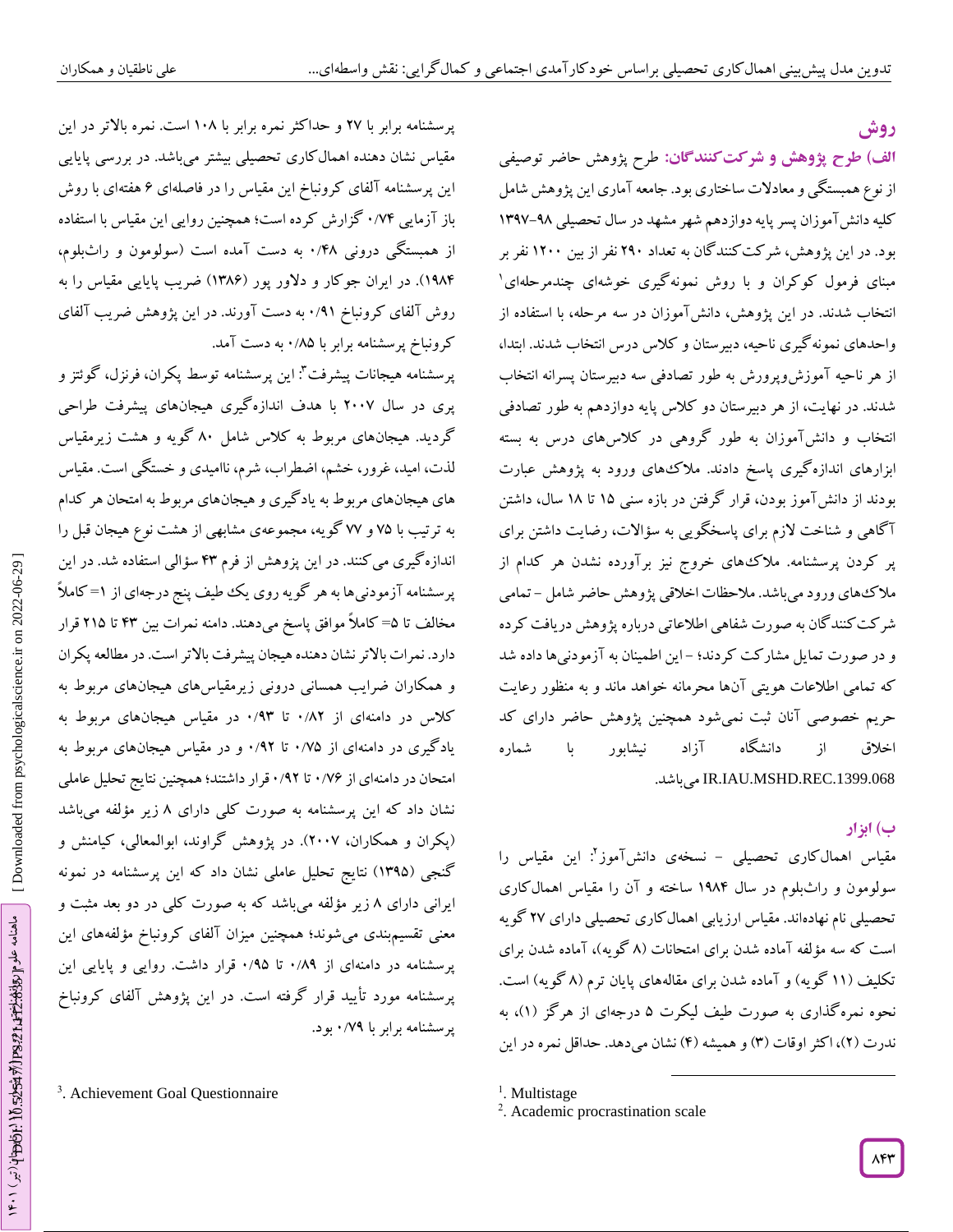علمی ناطقیان و همکاران

سیاهه شناختارهای کمالگرایی : سیاهه شناختارهای کمالگرایی <sup>1</sup> چندبعدی، به وسیله کوبوری در سال 2882 ساخته شده است؛ این پرسشنامه مشتمل بر 10 گویه و شامل سه بعد استانداردهای فردی 2 ؛ نگرانی مفرط درباره اشتباهات<sup>۳</sup> و تعقیب (پیگیری) کمال<sup>۴</sup> می<sub>ا</sub>شد. شرکت کنندگان به هر گویه بر روی یک طیف چهاردرجهای از یک (هرگز) تا چهار (همیشه) پاسخ میدهند که دامنه نمرات کل بین 10 تا 28 قرار دارد و نمره باالتر نشان دهنده کمالگرایی بیشتر در آن مؤلفه میباشد. نتایج نشان دهنده روایی مناسب این پرسشنامه با استفاده از بررسی همبستگی آن با پرسشنامه کمال کرایی هویت و فلت به میزان ۰/۴۵ و همچنین نشان دهنده پایایی مناسب آن با استفاده از روش آلفای کرونباخ برای مؤلفه استانداردهای فردی برابر با ۷۴/۰۲؛ مؤلفه نگرانی مفرط در مورد اشتباهات برابر با ۰/۸۱ و برای تعقیب (پیگیری) کمال برابر با ۰/۹۰ بود (کوبوری، ۲۰۰۶). در پژوهش معتمد یکانه و شکری (۱۳۹۲) نیز نتایج نشان داد که در نمونة ساختار عاملی MPCI شامل سه بُعد استانداردهای فردی، نگرانی ایرانی، افراطی دربارة اشتباهات و پیگیری کمال بود. همچنین ضرایب همسانی درونی ابعاد استانداردهای فردی برابر با ۰۰/۸۰ نکرانی افراطی دربارهٔ اشتباهات برابر با ۰/۸۱ و پیگیری کمال برابر با ۰/۷۹ به دست آمد. در این پژوهش میزان آلفای کرونباخ برای برای مؤلفه استانداردهای فردی برابر با ۰/۷۹ نگرانی مفرط در مورد اشتباهات برابر با ۰/۸۵ و برای تعقیب (پیگیری) کمال برابر با ۰/۸۸ بود.

پرسشنامه ابعاد خودکارآمدی<sup>۵</sup>: این پرسشنامه توسط موریس در سال ۲۰۰۱ ساخته شد و شامل 24 گویه است که سه حوزهی خودکارآمدی تحصیلی، اجتماعی و هیجانی را میسنجد. پاسخها در این پرسشنامه بر اساس مقیاس ۵ درجهای از نوع لیکرت (۱-خیلی کم، ۲- کم، ۳- تا حدودی، ۴-زیاد، ۵– خیلی زیاد) ارزیابی میشوند. نمره بالاتر در هر مؤلفه نشان دهنده خودکارآمدی باالتر در آن مؤلفه است. نتایج تحلیل عاملی در پژوهش موریس نشان داد که این پرسشنامه از روایی مطلوب برخوردار است و دارای سه عامل خودکارآمدی اجتماعی، خودکارآمدی هیجانی و خودکارآمدی تحصیلی میباشد؛ همچنین پایایی پرسشنامه با استفاده از ضریب آلفای کرونباخ برابر با ۰/۸۷ بود (موریس، ۲۰۰۱). در پژوهش

 $\overline{\phantom{a}}$ 

طهماسیان و آناری (۱۳۸۸) همبستگی کویههای هر بعد با نمرهی کل آن بعد در بعد خودکارآمدی تحصیلی از ۰/۵۰ تا ۰/۷۰ بعد خودکارآمدی اجتماعی از ۰/۵۳ تا ۰/۶۷ و برای بعد خود کارآمدی هیجانی از ۰/۵۳ تا بودند. ضرایب آلفای کرونباخ برای خودکارآمدی تحصیلی برابر با 8 /09 ۰/۷۸ خود کار آمدی اجتماعی برابر با ۰۰/۶۸ خود کار آمدی هیجانی برابر با ۰/۷۴ و خود کارآمدی کل برابر با ۰/۸۰ بودند. همچنین ضریب آلفای کلی این پرسشنامه برابر با ۰/۹۵ به دست آمد. SPSS برای تحلیل دادهها از آزمون همبستگی پیرسون و تحلیل مسیر در - <sup>22</sup> و ایموس 24 انجام گرفت.

## **یافتهها**

بر اساس دادههای شناختی، ۸۴ نفر (۲۸/۹۶ درصد) از شرکت کنندگان مشغول به تحصیل در رشته تجربی، ۱۱۵ نفر (۳۹/۶۵ درصد) در رشته ریاضی و ۹۱ نفر (۳۱/۳۷ درصد) در رشته علوم انسانی مشغول به تحصیل بودند. در جدول ۱ شاخصهای توصیفی متغیرها شامل میانگین، انحراف معیار ارائه شدهاند. پیش از ارائه نتایج یادآوری میشود که نبود دادههای پرت با استفاده از شاخص ماهاالتویس و نمودار باکس پالت مورد بررسی قرار گرفت و پیش از تحلیل دادههای پرت حذف شد. نتایج آزمون کولموگرف اسمیرنف نشان دهنده نرمال بودن دادهها بود (۰/۰۵ ×p). هم خطی چندگانه براساس شاخص تحمل و تورم واریانس )VIP )مورد بررسی قرار گرفت که شاخص تحمل و تورم واریانس برابر برای همه متغیرهای پیش.بینی برابر بین ۱/۲۲ و ۵۴/۰ قرار داشت که نشان دهنده رعایت این پیشفرض میباشد. همچنین استقالل خطاها با استفاده از شاخص دوربین واتسون برابر با ۱٬۸۵ بود. پیشفرض خطی بودن نیز براساس نمودار پراکنش مورد بررسی قرار گرفت که الگوی نمودار خطی بود و این پیشفرض مورد تأیید میباشد.

5 . Self- Efficacy dimensions Questionnaire

ラン

<sup>1</sup> . Multidimensional Perfectionism Cognitions Inventory (MPCI)

<sup>2</sup>. Personal standards

<sup>4</sup> . Pursuit of perfection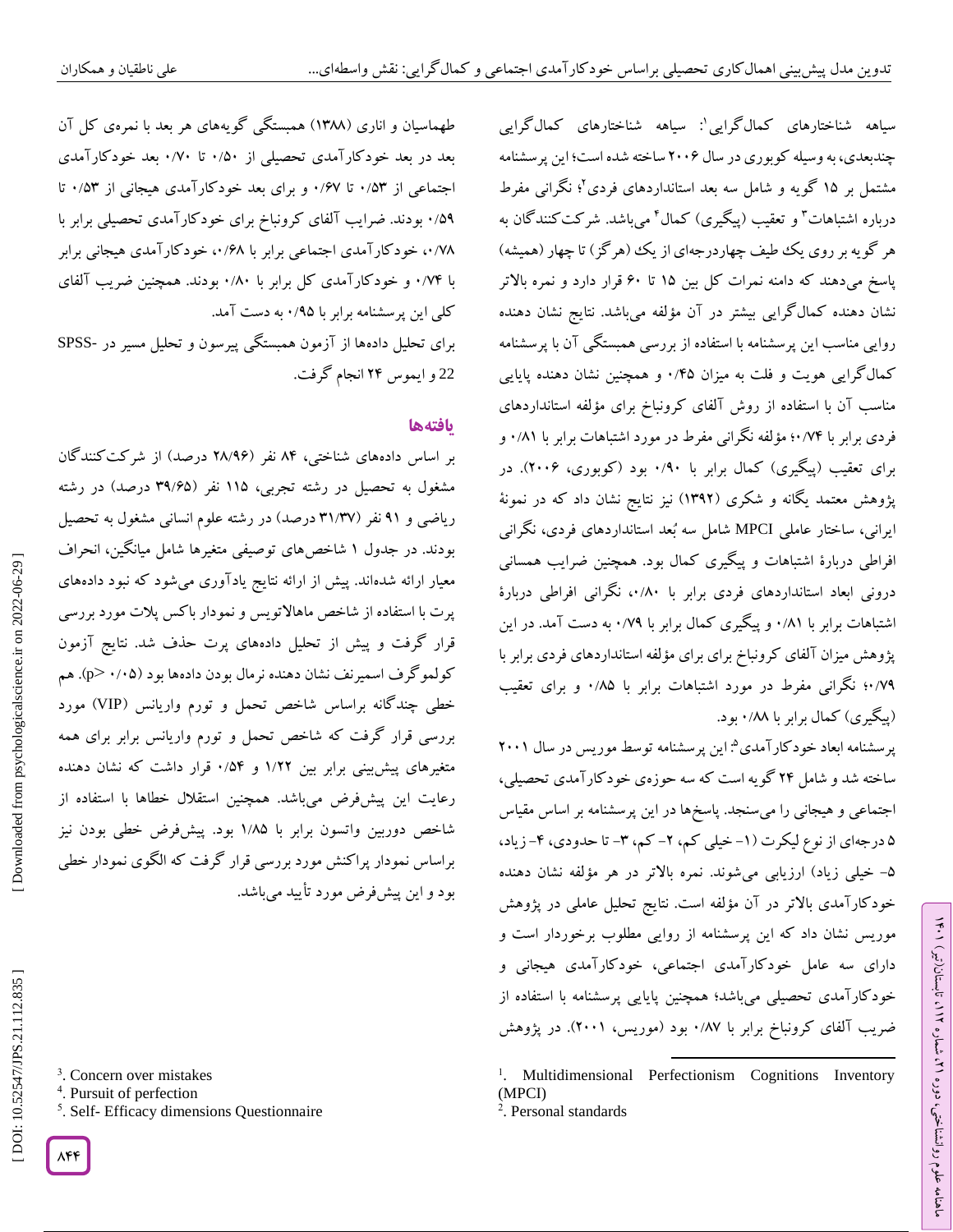|                               | <b>- 77</b>                | - - -                             |                    |
|-------------------------------|----------------------------|-----------------------------------|--------------------|
| انحراف معيار                  | ميانگين                    | خرده مقياس                        | مقياس              |
| $\mathbf{r}/\cdot \mathbf{q}$ | 17/09                      | آماده شدن براي امتحانات           |                    |
| $F/\Delta Y$                  | 19/7                       | آماده شدن براي تكليف              | اهمال كارى تحصيلي  |
| $\mathbf{r}/\mathbf{r}$       | 17/49                      | آماده شدن برای مقالههای پایان ترم |                    |
| $\mathcal{N}(\cdot)$          | $FO/(\Lambda)$             | نمره کل اهمال کاری تحصیلی         |                    |
| F/Y                           | $Y\Lambda/\Delta Y$        | خودكارآمدي اجتماعي                | خودكارآمدي اجتماعي |
| ۳/۳۲                          | $1/\lambda/\lambda r$      | استانداردهاي فردى                 |                    |
| T/Y                           | $\cdot$ /۳.                | نگرانی مفرط درباره اشتباهات       | كمال گرايي         |
| <b>Y/VG</b>                   | $\mathcal{N}(\mathcal{M})$ | تعقيب كمال                        |                    |
| 9/77                          | $r \cdot / \cdot \epsilon$ | هيجانات پيشرفت مثبت               |                    |
| 9/59                          | <b>٣۴/٣٨</b>               | هيجانات پيشرفت منفي               | هيجانات پيشرفت     |
|                               |                            |                                   |                    |

**. آمارههای توصیفی متغیرهای پژوهش جدول1**

X2/df که مقادیر زیر ۵ قابل $بذیرش هستند، شاخص نیکوئی برازش ٔ$ GFI)، شاخص نیکوئی برازش تعدیلشده )AGFI )و شاخص برازش ( تطبیقی<sup>۲</sup> (CFI) که مقادیر بیشتر از ۰/۹۰ نشانگر برازش مناسب الگوی هستند، شاخص برازش بهنجار "(NFI) مقادیر بالای ۱٬۹۰این شاخص نشان دهنده برازش مطلوب و مقدار یک نشانگر برازش کامل است و ریشه میانگین مجذورات تقریب (RMSEA) بین ۰ تا ۰/۰۵ (بیانگر برازش خوب) و یا ۰/۰۵ تا ۰/۱۰ (بیانگر برازش قابل قبول) باشد. هر چند برای بررسی نیکویی برازش معموالً از شاخص مجذور خی دو استفاده میشود، ولی مجذور خی دو با افزایش حجم نمونه و درجهی آزادی افزایش مییابد. به همین خاطر استفاده از شاخص ریشهی خطای میانگین مجذورات تقریب RMSEA )توصیه شده است. نتایج آزمون الگوی پیشنهادی اولیه به علت ( وجود برخی ضرایب رگرسیونی غیر معنادار حکایت از عدم برازش این الگو داشت. این الگوی برازش نایافته در شکل ۲، نشان داده شده است. در ادامه با حذف مسیرهای غیر معنادار مجدداً برازش الگو مورد بررسی قرار کرفت که در نهایت الکوی مندرج در شکل ۳ مورد تایید قرار کرفت و مدل معنادار شد. شاخصهای کلی این مدل تعدیل شده در جدول ۳ قابل مشاهده است.

نتایج آزمون همبستگی پیرسون بین متغیرهای پژوهش در جدول ۲ ارائه شده است. با توجه به نتایج این جدول، بین خودکارآمدی اجتماعی، استانداردهای فردی، نگرانی مفرط در مورد اشتباهات، هیجانات پیشرفت مثبت و هیجانات پیشرفت منفی با اهمالکاری تحصیلی همبستگی معناداری وجود داشت (۰/۰۵–pc). بین اهمالکاری تحصیلی و تعقیب کمالگرایی رابطه معنیداری یافت نشد (۶۲۸/ ۰ P=).<br>.

**. ماتریس همبستگی متغیرهای پژوهش با اهمالکاری تحصیلی جدول 2**

| $-1/7V^*$                         | خودكارآمدي اجتماعي          |  |
|-----------------------------------|-----------------------------|--|
| $-1/\lambda^*$                    | استانداردهاي فردى           |  |
| $\cdot$ /۳۵*                      | نگرانی مفرط درباره اشتباهات |  |
| $-\cdot/\cdot \tau$               | تعقيب كمال                  |  |
| $-1.76$                           | هيجانات پيشرفت مثبت         |  |
| $\cdot/\Delta \cdot$ <sup>*</sup> | هيجانات پيشرفت منفي         |  |
|                                   |                             |  |

 $P<$   $\cdot$  /  $\cdot$   $\vartriangle$ .

در ادامه جهت بررسی نقش واسطهای هیجانات پیشرفت در رابطه بین کمال گرایی و خود کار آمدی با اهمال کاری تحصیلی (شکل ۱)، از روش تحلیل مسیر استفاده شد. طی انجام این تحلیل با استفاده از نرمافزار ایموس، برای بررسی برازش مدل از شاخصهایی که گیفن، اشتراب و بودرئو (۲۰۰۰) مطرح نمودهاند استفاده شد. این شاخص ها شامل موارد زیر هستند:

 $\overline{\phantom{a}}$ 

3 . Normal fit Index

<sup>&</sup>lt;sup>1</sup>. Goodness of Fit Index

<sup>&</sup>lt;sup>2</sup>. Comparative Fit Index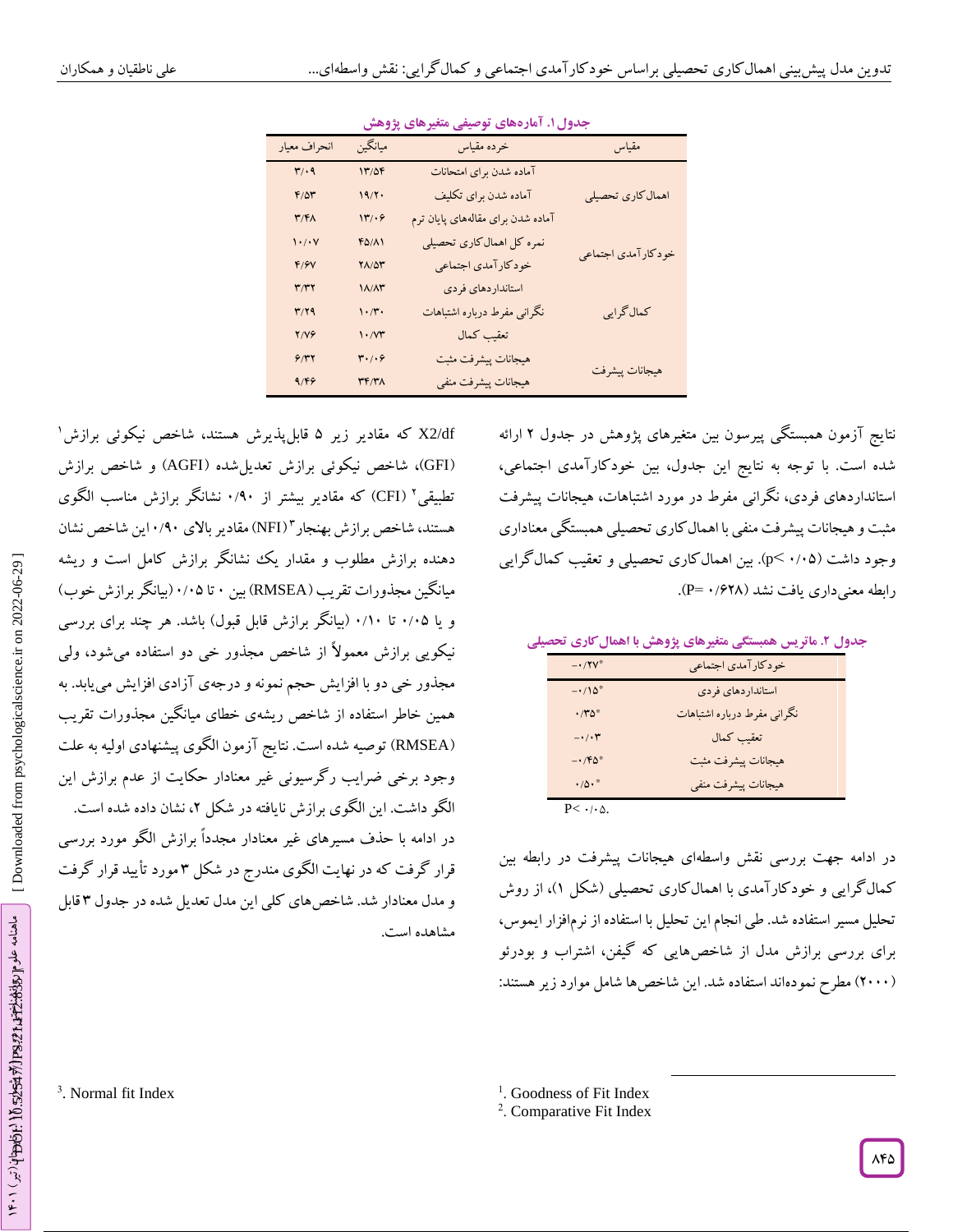

**. الگوی برازش نایافته اولیه اهمالکاری تحصیلی شکل2**

|  | جدول۳. شاخصهای برازش مدل معادلات ساختاری پژوهش |  |
|--|------------------------------------------------|--|
|  |                                                |  |

| شاخص های برازش |                   |              |
|----------------|-------------------|--------------|
| حد مجاز        | مقدار             | نام شاخص     |
| کمتر از ۵      | .7Y               | $X^2/df$     |
| ىالاتر از ۰/۹  | ۰٬۹۹              | <b>GFI</b>   |
| ىالاتر از ۰/۹  | .79 <sub>A</sub>  | AGFI         |
| ىالاتر از ۰/۹  |                   | <b>CFI</b>   |
| ىالاتر از ۰/۹  | .799              | <b>NFI</b>   |
| کمتر از ۰/۰۸   | $\cdot$ / $\cdot$ | <b>RMSEA</b> |

با توجه به جدول ۳، تمامی شاخص های ارزیابی براش مدل، بیشتر از مقدار ارائه شده توسط گیفن و همکاران (۲۰۰۰) هستند که نشان دهنده برازش مناسب الکو است. در جدول ۴ اثرات مستقیم، غیرمستقیم، کل و واریانس تبیین شده متغیرها گزارش شده است.

جدول£. اترات مستقیم، غیرمستقیم، کل و واریانس تبیین شده متغیرها

| واريانس تبيين شده | اثر کل                   | اثر غيرمستقيم         | اثر مستقيم                   | متغيرها                      |
|-------------------|--------------------------|-----------------------|------------------------------|------------------------------|
| $\cdot$ /۳۲       | $\gamma = \gamma$        | $\equiv$              |                              | به روی اهمال کاری تحصیلی از: |
|                   | $-179^\circ$             |                       |                              | هيجانات مثبت                 |
|                   | $\cdot$ /۲ $\Lambda^*$   |                       |                              | هيجانات منفي                 |
|                   | $-1$                     | $-1$                  |                              | خودكارآمدي اجتماعي           |
|                   | $\cdot/\mathcal{N}^*$    | $\cdot/\mathcal{W}^*$ |                              | نگرانی مفرط درباره اشتباهات  |
| $\cdot/\wedge$    | $\equiv$                 | $\qquad \qquad -$     |                              | به روی هیجانات مثبت از:      |
|                   | $\cdot$ /۲۵ <sup>*</sup> | $\equiv$              | $\cdot/ \mathrm{Y} \Delta^*$ | خودكارآمدي اجتماعي           |
|                   | $-1/\lambda^*$           | $\qquad \qquad -$     | $-\cdot/\mathcal{N}^*$       | نگرانی مفرط درباره اشتباهات  |
| .799              | $\equiv$                 |                       |                              | به روی هیجانات منفی از:      |
|                   | $-1/\tilde{r}$           |                       | $ \cdot$ /۳۱**               | خودكارآمدي اجتماعي           |
|                   | $\cdot$ /٣٣              |                       | $\cdot$ /٣٣                  | نگرانی مفرط درباره اشتباهات  |

\*=  $P$ <  $\cdot$  / $\cdot$   $\circ$  ,\*\*=  $P$  <  $\cdot$  / $\cdot$   $\circ$ 

هستند. همچنین اثر مستقیم خودکارآمدی اجتماعی بر هیجانات مثبت (۰/۲۵) مثبت و در سطح ۰/۰۵ معنیدار است. اثر مستقیم نگرانی مفرط درباره اشتباهات بر هیجانات مثبت (۰/۱۵–) منفی و در سطح ۰/۰۵ معنیدار

با توجه به جدول ۴ اثر مستقیم هیجانات مثبت بر اهمال کاری تحصیلی (۱۲۶)-) در سطح ۰/۰۵ منفی و معنیدار است. اثرات مستقیم هیجانات منفی بر اهمال کاری تحصیلی (۱٬۲۸) مثبت و در سطح ۰/۰۱ معنیدار ラン

، تابستان)تیر( 112

، شماره 21

ماهنامه علوم روانشناختی، دوره

 [\[ DOI: 10.52547/JPS.21.112.835 \]](http://dx.doi.org/10.52547/JPS.21.112.835) [\[ Downloaded from psychologicalscience.i](https://psychologicalscience.ir/article-1-1062-fa.html)r on 2022-06-29 ] Downloaded from psychologicalscience.ir on 2022-06-29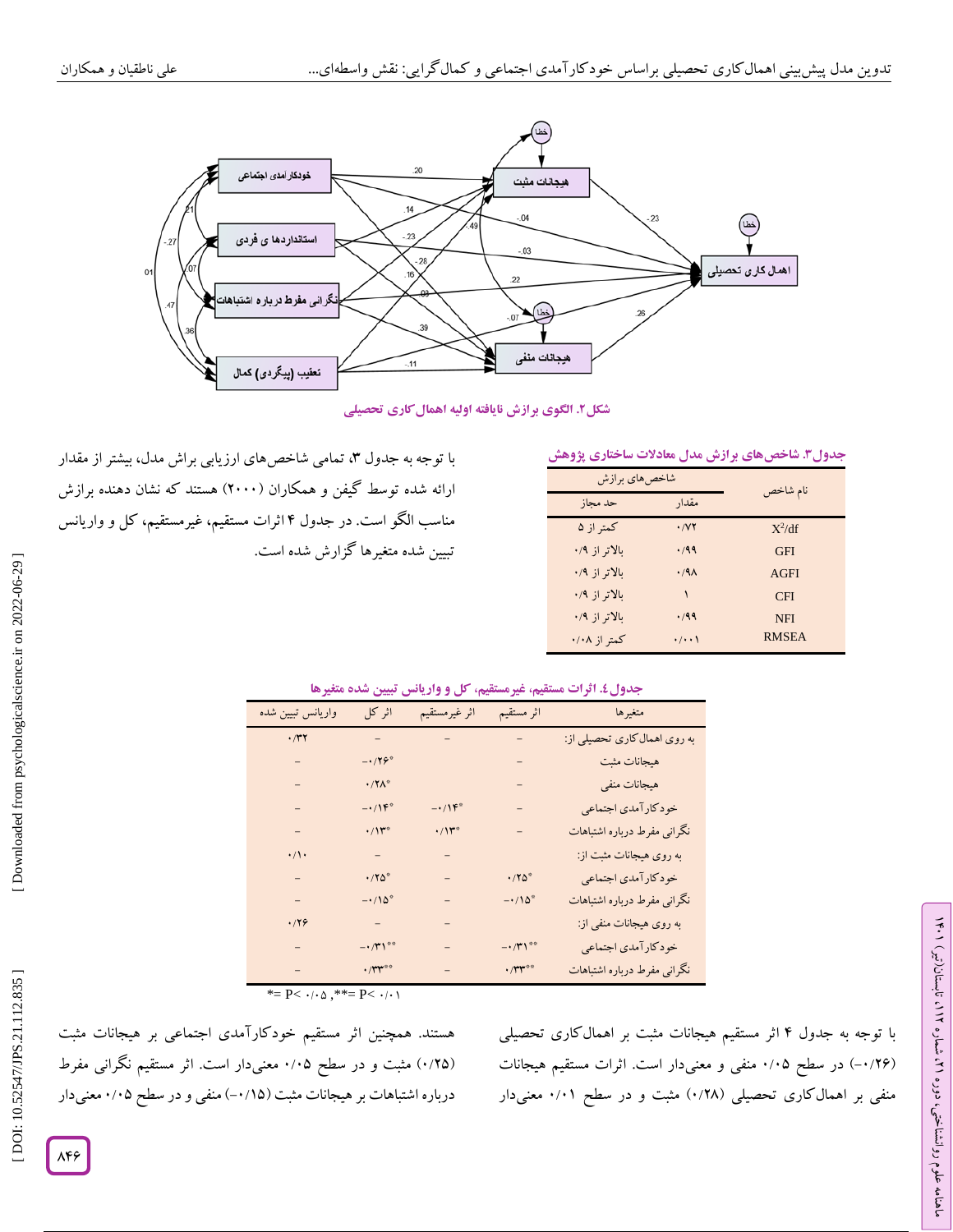مثبت و منفی پیشرفت در رابطه بین خودکارآمدی اجتماعی و مؤلفه نگرانی مفرط درباره اشتباهات نقش واسطهای دارند. به صورت خالصه میتوان گفت مؤلفه نگرانی مثبت درباره اشتباهات به صورت مستقیم و غیرمستقیم توانست اهمالکاری تحصیلی را پیشبینی کند؛ اما خودکارآمدی اجتماعی فقط به صورت غیرمستقیم و از طریق هیجانات پیشرفت توانست به صورت معناداری اهمال کاری تحصیلی را پیش بینی کند. در شکل ۳ الکوی تایید پژوهش ارائه شده است

اجتنابناپذیری به وجود میآیند مقابله میکنند و پشتکار به خرج میدهند.

ازآنجاکه اهمالکاری میتواند به عنوان یک نوع رفتار اجتنابی تفسیر شود،

است. همچنین اثر خودکار آمدی اجتماعی بر هیجانات منفی (۰/۳۱-) منفی و اثر مستقیم نگرانی مفرط درباره اشتباهات بر هیجانات منفی (۱۳۳ مثبت و در سطح ۰/۰۱ معنیدار است. علاوه بر این اثر غیرمستقیم خود کار آمدی اجتماعی بر اهمال کاری تحصیلی (۱۴/ ۰-) منفی و در سطح معنیدار است و اثر غیرمستقیم نگرانی مفرط درباره اشتباهات بر 8 /80 اهمال کاری تحصیلی (۱۳/۰) مثبت و در سطح ۰/۰۵ معنیدار است. با توجه به اینکه این اثرات غیرمستقیم از طریق هیجانات مثبت و منفی بر اهمالکاری تحصیلی وارد میشود؛ میتوان نتیجه گرفت که هیجانات



**. الگوی تأیید شده پژوهش شکل3**

# **ی نتیجهگیر بحث و**

این پژوهش با هدف تعیین نقش واسطهای هیجانات پیشرفت در رابطهی بین خودکارآمدی اجتماعی و کمالگرایی با اهمالکاری تحصیلی دانشآموزان انجام گرفت. براساس نتایج به دست آمده از تجزیهوتحلیل پژوهش حاضر میتوان اذعان نمود که در کل مدل پیشبینی اهمالکاری تحصیلی در این پژوهش، در جهت تبیین و برازش از وضعیت مطلوب و مناسبی به لحاظ آماری برخوردار بود و میتوان گفت هدف پژوهشی مبنی بر برازش مدل پیشبینی اهمالکاری تحصیلی مورد تأیید است. مؤلفه نگرانی مفرط درباره اشتباهات (کمال کرایی) هم به صورت مستقیم و هم از طریق هیجانات پیشرفت (مثبت و منفی) به صورت معنیداری توانست اهمالکاری تحصیلی را پیشبینی کند، اما خودکارآمدی اجتماعی تنها به صورت غیرمستقیم و از طریق هیجانات پیشرفت (مثبت و منفی) توانست به صورت معناداری اهمالکاری تحصیلی را پیشبینی کند. نتایج پژوهش نشان داد که بین خودکارآمدی اجتماعی و اهمالکاری رابطه منفی

معناداری وجود داشت که این یافته همسو با پژوهشهای قبلی بود )چراغی و بوسفی، ۱۳۹۸؛ مهدی زاده و همکاران، ۱۳۹۷؛ هونیکه و همکاران، ۲۰۲۰ و مک کاکوا و وود، ۲۰۲۰). در تبیین این یافته از پژوهش میتوان اذعان داشت که افراد خودکارآمد نسبت به همکالسیهای خود که دارای خودکارآمدی پایینی هستند، به واسطه ارتباطات اجتماعی مؤثرتر، در مقابل شکستها پافشاری و مقاومت میکنند و راهبردهای مؤثری را واسطهای برای حل مشکالت قرار میدهند. خودکارآمدی تعیین کننده این است که آیا رفتاری شروع خواهد شد یا نه و اگر شروع شد فرد چه مقدار تالش برای انجام آن خواهد داشت و هنگام مشکالت استقامت کنند )مهدیزاده و همکاران، 1391(. بر این اساس، با باور خودکارآمدی افراد انگیزه و اطمینان مییابند که اعمالشان باعث رسیدن به نتایج دلخواه میشود و با این اطمینان به تحقق اهداف میاندیشند و در برابر مشکالتی که به طور  [\[ DOI: 10.52547/JPS.21.112.835 \]](http://dx.doi.org/10.52547/JPS.21.112.835) [\[ Downloaded from psychologicalscience.i](https://psychologicalscience.ir/article-1-1062-fa.html)r on 2022-06-29 ]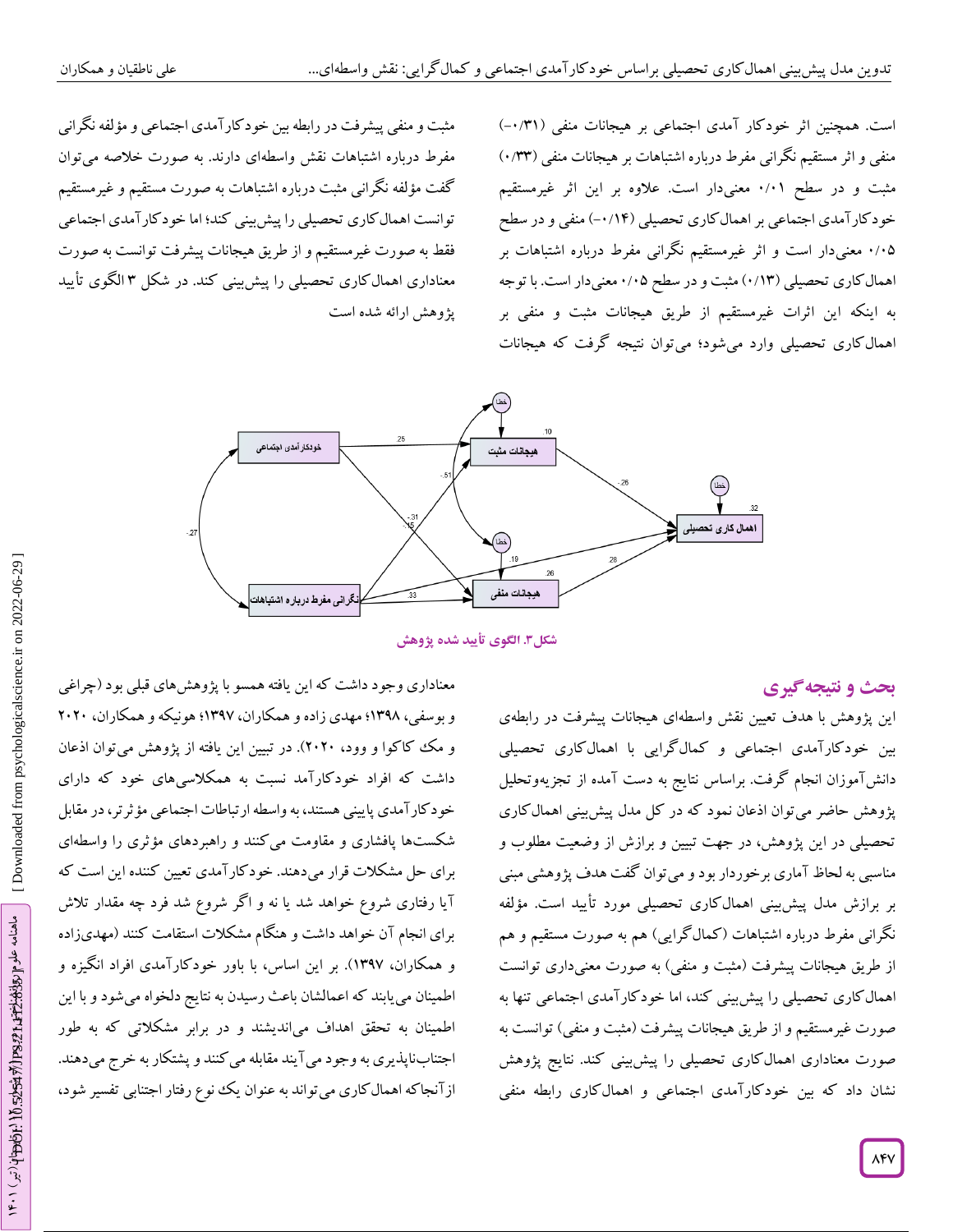علمی ناطقیان و همکاران

افراد با سطوح باالی خودکارآمدی سطح پایینی از اهمالکاری تحصیلی را دارند، سختتر کار میکنند، استقامت طوالنیتر، پشتکار بیشتر، خوشبینتر، اضطراب کمتر و خودتنظیمی بیشتری دارند (هونیکه و همکاران، ۲۰۲۰). از سوی دیگر، در محیط مدرسه نیز به عنوان یک محیط اجتماعی، خودکارآمدی اجتماعی باالی دانشآموزان میتواند توانایی برقراری روابط بهینه اجتماعی را با همکالسیها، معلمان، مدیر و دیگر کارکنان مدرسه به وجود آورد و در نتیجه احساس صمیمت و احساس تعلق به مدرسه در دانشآموزان به وجود خواهد آمد که این خود احتمال بروز اهمالکاری تحصیلی را در بین دانشآموزان کاهش میدهد )چراغی و یوسفی، 1390(.

همچنین یافتههای پژوهش نشان داد که بین کمالگرایی انطباقی (استانداردهای فردی) و غیر انطباقی (نگرانی مفرط در مورد اشتباهات) با اهمالکاری تحصیلی رابطه معنیداری یافت شد. این نتایج همسو با یافتههای پیشین از جمله نتایج کرتوویک و همکاران )2819( و یوسفی دوگوری و عموپور )1390( میباشد که نشان دادهاند که کمالگرایی با اهمالکاری تحصیلی رابطه معنیداری دارد. در تبیین این نتایج باید گفت که از آنجا که دانشآموزان کمالگرا خودشان و تواناییشان را دست باال میگیرند، این مسئله سبب میشود که در برابر چالشها و مشکالت به دلیل فقدان مهارتهای مورد نیاز جهت مقابله مؤثر، بهجای اینکه بر روی علت مشکل تمرکز کنند و سعی در مواجه با آن داشته باشند به صورت اهمالکارانه با موقعیتهای چالشبرانگیز یادگیری مواجه میشوند (کرتوویک و همکاران، ۲۰۱۹). با توجه به مطالعات صورت کرفته باید عنوان کرد که افراد دارای کمالگرایی مثبت در انجام کارها احساس<br>آزادی میکنند و تلاش مینمایند تا به بهترین صورت عمل کنند. همچنین موفقیت در انجام کارها باعث تقویت کمالگرایی مثبت و تالش بیشتر برای رسیدن به اهداف بالاتر میگردد. این افراد در کارها تعلل نم<u>ی</u>ورزند و به اهمال کاری تمایل ندارند؛ اما کمال کرایان نابهنجار (منفی) به خاطر اهداف و انتظارات غیرواقعبینانه در کارها بیشتر دچار شکست و احساس نارضایتی میشوند. در نتیجه، به اهمالکاری گرایش بیشتری دارند و افزایش کمالگرایی منفی احتمال اهمالکاری را در این افراد افزایش میدهد )یوسفی دوگوری و عموپور، 1390(.

ラン

، تابستان)تیر( 112

، شماره 21

ماهنامه علوم روانشناختی، دوره

نتایج پژوهش حاضر نشان داد که متغیرهای خودکارآمدی و نگرانی مفرط در مورد اشتباهات از طریق دو مؤلفه هیجانات پیشرفت مثبت و هیجانات پیشرفت منفی توانستند به صورت غیرمستقیم اهمالکاری تحصیلی را پیشبینی کنند. این یافته به صورت غیرمستقیم میتوانند همسو با تعدادی از پژوهشهای پیشین باشند )مرادیان و همکاران، 1392؛ فتحی پیکانی و شکری، 1393 و اسماعیلی و همکاران، 1394(. در تبیین نتایج حاضر می توان به دید کاه پکران و همکاران (۲۰۰۷) اشاره کرد که هیجانها تقریباً در تمامی جنبههای فرایند اموزش و یادکیری دخیل هستند و فرایند یادگیری و دستاوردهای یادگیرندگان را تحت تأثیر قرار میدهند. برخی از محققان از هیجانات بهعنوان عوامل مهم نام میبرند که انگیزش و موفقیت تحصیلی را تبیین میکنند. دو مدل مهم در زمینه تأثیر هیجانات وجود دارد، یکی مدل انگیزشی – شناختی پکران و دوم مدل سیستماتیک دو کانه لنینبرینک و پنتریچ فرض بنیادی مدل انگیزشی – شناختی پکران این است که هیجانات بر موفقیت تحصیلی بهصورت غیرمستقیم و از طریق میانجیگرهای شناختی و فراشناختی مانند خودکارآمدی و کمالگرایی تأثیرگذار هستند. تحقیقات نشان داده است که هیجانات مثبت و فعال با افزایش کارآمدی یادگیری، هیجانات منفی و غیرفعال با اهمالکاری و کاهش یادگیری رابطه دارند )پکران و همکاران، 2881(. فرنزل و همکاران معتقدند که هیجانات منفی به نسبت هیجانات مثبت نیازمند منابع شناختی بیشتری هستند (مانند توجه) و به علت منابع کمتر در دسترس برای فعالیتهای تکلیف محور، لذا منجر به پردازش شناختی باز بازدهی و کارایی کمتر میشود. برخی از محققان معتقدند که هیجانات مثبت با راهبردهای فراشناختی از قبیل سازمان و شرح بسط رابطه معناداری دارند، اما هیجانات منفی فعال برخی از مواقع با راهبردهای تکرار و مرور رابطه دارند. بر مبنای چنین دیدگاهی، محققان به این نتیجه رسیدهاند که رابطه متقابلی بین هیجانات مثبت و یاد کیری بهتر خودتنظیمی وجود دارد (به نقل از مرادیان و همکاران، 1392(. این رابطه متقابل بدین صورت است که هیجانات مثبت، خودتنظیمی را تقویت کرده و این منجر به کاهش اهمالکاری تحصیلی و موفقیت تحصیلی بیشتر میگردد، سپس موفقیت تحصیلی، مجدداً موجب تقویت هیجانات مثبت تحصیلی میگردد. لذا میتوان گفت که فراگیرانی که از منابع انگیزشی و شناختی نظیر کمال گرایی و خودکار آمدی استفاده می توانند هیجانات مثبت بیشتر و منفی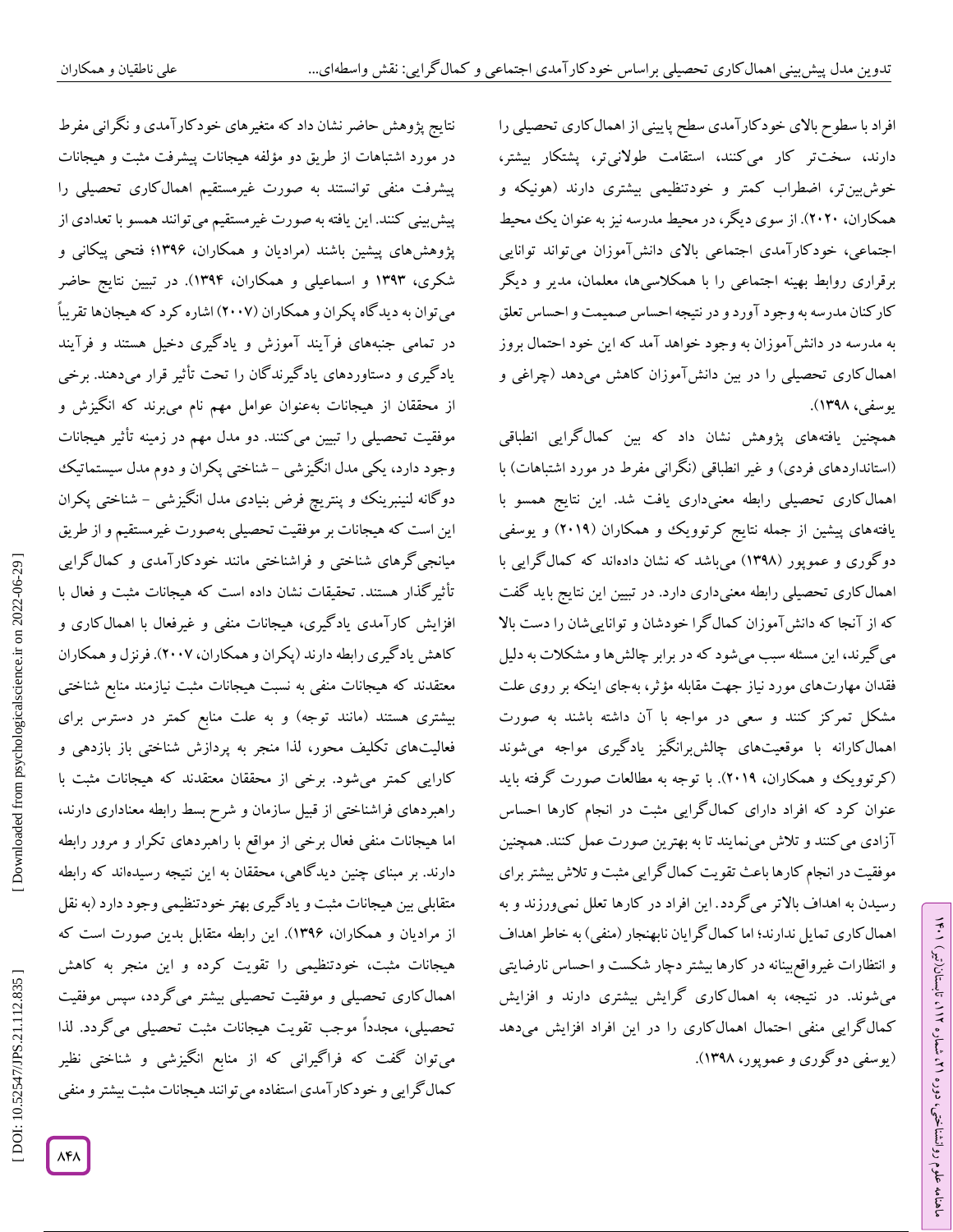کمتری خواهند داشت و باعث میشود یادگیری بهتری داشته و از اهمالکاری کمتری برخوردار باشند؛ همچنین این افراد نتایج یادگیری مثبتتری را در مقایسه با سایر همتایان خود که در استفاده از این راهبردها مهارت الزم را ندارد، به دست میآورند. البته این موضوع در رابطه با هیجانات منفی نیز صدق میکند و بر همین اساس است که محققان معتقدند که هیجانات با استفاده از خودکارآمدی و منابع انگیزشی نظیر کمالگرایی بر فر آیندهای آموزش و یاد کیری مثل اهمال کاری تحصیلی به هر دو طریق مثبت و منفی تأثیرگذار میباشند و به صورت مستقیم و غیرمستقیم قادر به پیشبینی آن هستند (اسماعیلی و همکاران، ۱۳۹۴).

به طور خالصه نتایج این پژوهش نشان داد که عواملی مانند خودکارآمدی اجتماعی، کمالگرایی و هیجانات پیشرفت به صورت مستقیم و غیرمستقیم نقش مهمی در اهمالکاری تحصیلی دارند؛ بر همین اساس معلمان، اساتید و پزشکان بایستی تجربههای خودکارآمدی، کمالگرایی و هیجانی دانشآموزان را به منظور استفاده و بهرهبرداری از چنین تجربههایی برای تسهیل یادگیری بهتر در نظر داشته باشند. همچنین اساتید بایستی نسبت به ایجاد محیط یادگیری پرورش دهنده خودکارآمدی، کمالگرایی و هیجانهای مثبت اهتمام ویژهای داشته باشند چرا که این متغیرها میتوانند بر اهمالکاری دانشآموزان تأثیر داشته باشند. بهرغم تلویحات آموزشی و کاربردی که از نتایج این پژوهش قابل استنباط است؛ پژوهش حاضر همچون سایر پژوهشها دارای محدودیتهایی نیز بوده است. اولین محدودیت پژوهش، نوع روش پژوهش بود که روابط علت و معلولی بین

متغیرهای تحقیق را نمیتوان استنباط کرد. همچنین با توجه به اینکه این پژوهش بر روی یک گروه از افراد انجام شده است، در تعمیم نتایج به سایر گروهها باید احتیاط کرد. محدودیت سوم نیز عدم توانایی در کمترل متغیرهای مداخلهگر نظیر فرهنگ، وضعیت اقتصادی و اجتماعی در طی انتخاب شرکتکنندگان بود تا بتوان به صورت مطمعن تری نتایج قابل تعمیم به دست آورد. پیشنهاد میشود در مطالعات آتی به متغیرهای دیگری که می توانند زمینه ساز اهمالکاری تحصیلی شوند، توجه شود. همچنین پیشنهاد میگردد محققان بعدی براساس رویکرد ترکیبی به مطالعه این موضوع بپردازند. همچنین براساس نتایج پژوهش حاضر متخصصان تعلیم و تربیت باید تمرکز بیشتری برمتغیرهای انگیزشی و هیجانی در اهمالکاری تحصیلی دانش<sup>7</sup>موزان داشته باشند.<br>ملا**حضات اخلاق**ی

این مقاله برگرفته از رساله دکتری تخصیی نویسنده **از اصول اخالق پژوهش: پیروی** اول در رشته روانشناسی در کروه روانشناسی واحد نیشابور دانشکاه آزاد اسلامی میباشد. این پژوهش در قالب پایاننامه دکتری تخصصی بوده و بدون حمایت مالی **: مالی حامی** میباشد.

**نقش هو یک از نویسندگان:** نویسنده اول، محقق اصلی این پژوهش بوده و به ترتیب نویسنده دوم استاد راهنما و نویسندگان سوم و چهارم استاد مشاور پایاننامه میباشند. نویسندگان هیچگونه تضاد منافعی در رابطه با این پژوهش اعالم نمینمایند. **تضاد منافع:** بدین وسیله از اساتید راهنما و مشاور این پژوهش که من را در انجام **: قدردانی تشکر و** این تحقیق یاری نمودند تشکر و قدردانی میگردد.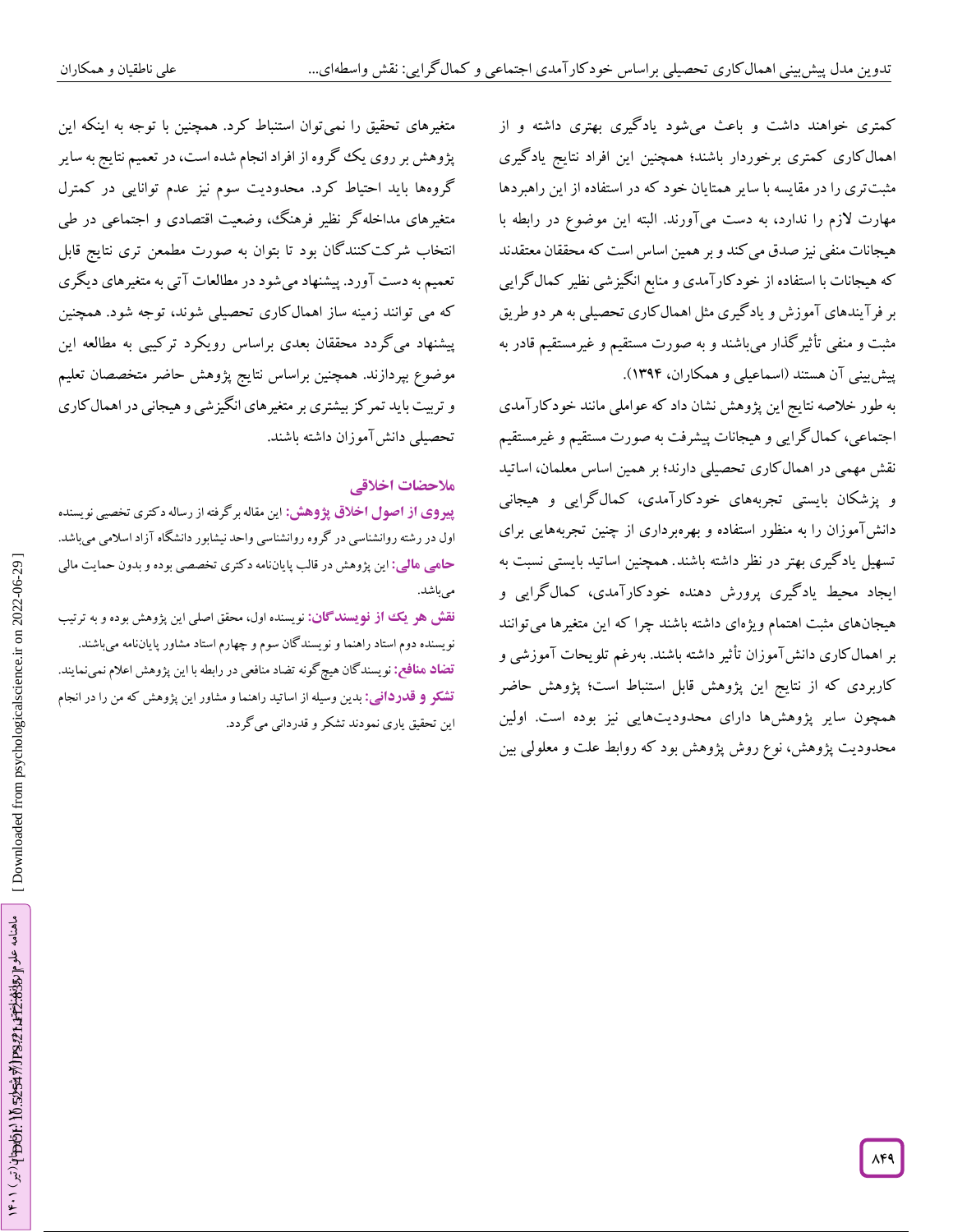# **References**

- Bandura, A. (2010). *Self-efficacy the corsini encyclopedia of psychology.* John Wiley & Sons, Inc*.*  1 -3. [\[Link](https://onlinelibrary.wiley.com/doi/10.1002/9780470479216.corpsy0836) ]
- Chen, B. B., & Chang, L. (2016). Procrastination as a fast life history strategy. *Evolutionary Psychology* , 14(1), 1-5. [\[Link](https://journals.sagepub.com/doi/10.1177/1474704916630314)]
- Cheraghi, A., & Yousefi, F. (2019). The investigation of mediating role of academic motivation in the relationship between self -efficacy and academic procrastination. *Knowledge & Research in Applied Psychology* , *20*(2), 34 -47. (Persian). [\[Link](http://jsr-p.khuisf.ac.ir/article_665258.html) ]
- Esmaili, N., Shokri, O., Fath abadi, J., & Heidari, M. (2015). Testing the structural relationships between academic self-efficacy beliefs, attributional patterns, coping strategies, achievement emotions, and academic procrastination in students. *Journal of Research in Educational Science*, 9(30), 6 3 -122. (Persian). [\[Link](http://www.jiera.ir/article_50108.html?lang=fa) ]
- Fatehi, Z. & Shokri, O. (2015). The Mediating Role of Achievement Emotions in Relationship between Academic Self-efficacy Beliefs and Learning Approaches. *Biquarterly Journal of Cognitive*  Strategies in Learning, 2(3), 73-92. (Persian). [\[Link](https://asj.basu.ac.ir/article_1021.html) ]
- Gazo, A. M., Mahasneh, A. M., Abood, M. H., & Muhediat, F. A. (2020). Social Self -Efficacy and Its Relationship to Loneliness and Internet Addiction among Hashemite University Students. *International Journal of Higher Education* , *9*(2), 144-155. [\[Link](https://www.sciedu.ca/journal/index.php/ijhe/article/view/17011)]
- Gefen, D., Straub, D., & Boudreau, M. C. (2000). Structural equation modeling and regression: Guidelines for research practice. *Communications of the association for information systems* , *4*(1), 7 - 25. [\[Link](https://aisel.aisnet.org/cais/vol4/iss1/7/) ]
- Gravand, F., Abolmali, K., Kimanesh, A., Ganji, H. (2016). Confirmatory Factor Analysis and Internal Consistency of the Class -Related Emotion scales (CRES) among University Students. *Quarterly of Educational Measurement*, 7(26), 225-248. (Persian). [\[Link](https://jem.atu.ac.ir/article_7566.html?lang=en) ]
- Hajiabadi, M., & Niusha, B. (2016). The relationship between interschool components and social self efficacy with educational anxiety of third grade high school students. *Journal of School Psychology* , *5*(3), 56 -77. (Persian). [\[Link](http://jsp.uma.ac.ir/article_463.html) ]
- Hayat, A. A., Jahanian, M., Bazrafcan, L., & Shokrpour, N. (2020). Prevalence of Academic Procrastination Among Medical Students and Its Relationship with

Their Academic Achievement. *Shiraz E -Medical Journal*, 21(7), 1-7. [\[Link](https://www.researchgate.net/publication/340447846_Prevalence_of_Academic_Procrastination_Among_Medical_Students_and_Its_Relationship_with_Their_Academic_Achievement)]

- Hen, M., & Goroshit, M. (2020). The effects of decisional and academic procrastination on students' feelings toward academic procrastination. *Current Psychology* , *39*(2), 556 -563. [\[Link](https://www.researchgate.net/publication/322347842_The_effects_of_decisional_and_academic_procrastination_on_students) ]
- Honicke, T., Broadbent, J., & Fuller -Tyszkiewicz, M. (2020). Learner self-efficacy, goal orientation, and academic achievement: exploring mediating and moderating relationships. *Higher Education Research & Development* , *39*(4), 689 -703. [\[Link](https://www.tandfonline.com/doi/abs/10.1080/07294360.2019.1685941?journalCode=cher20) ]
- Jokar., B., & Delavarpour., M. (2007).the relationship between educational procrastination and achievement goals*.The Journal of New Thoughts on Education*, 3(3), 61 -80. (Persian). [\[Link](https://jontoe.alzahra.ac.ir/article_312.html?lang=fa) ]
- Kervin, C. E., & Barrett, H. E. (2018). Emotional management over time management: Using mindfulness to address student procrastination. *WLN: A Journal of Writing Center Scholarship* , *42*(9 -10), 10 -18. [\[Link](https://www.semanticscholar.org/paper/Emotional-Management-over-Time-Management%3A-Using-to-Kervin-Barrett/f91bb5bd550ca8894a1640d6020db8ff0e9a9032) ]
- Kobori, O. (2006). *A cognitive model of perfectionism: The relationship of perfectionism personality to psychological adaptation and maladaptation* . Unpublished doctoral dissertation, University of Tokyo, Tokyo. [\[Link](https://ci.nii.ac.jp/naid/500000357485/) ]
- Kurtovic, A., Vrdoljak, G., & Idzanovic, A. (2019). Predicting procrastination: the role of academic achievement, self-efficacy and perfectionism. *International Journal of Educational Psychology* , *8*(1), 1 -26. [\[Link](https://www.researchgate.net/publication/331317563_Predicting_Procrastination_The_Role_of_Academic_Achievement_Self-efficacy_and_Perfectionism) ]
- Li, L., Gao, H., & Xu, Y. (2020). The mediating and buffering effect of academic self -efficacy on the relationship between smartphone addiction and academic procrastination. *Computers & Education* , *159*, 104001. [\[Link](https://www.sciencedirect.com/science/article/abs/pii/S0360131520301998) ]
- Macakova, V., & Wood, C. (2020). The relationship between academic achievement, self -efficacy, implicit theories and basic psychological needs satisfaction among university students. *Studies in*  Higher Education, 1-11. [\[Link](https://www.tandfonline.com/doi/abs/10.1080/03075079.2020.1739017)]
- Mann, L. (2016). Procrastination revisited: a commentary. *Australian Psychologist* , *51*(1), 47 -51. [\[Link](https://aps.onlinelibrary.wiley.com/doi/abs/10.1111/ap.12208) ]

ラン

، تابستان)تیر( 112

، شماره 21

ماهنامه علوم روانشناختی، دوره

- Mansouri, J., Besharat, M., & Gharibi, H. (2019). Predicting alexithymia based on attachment styles and perfectionism dimensions. *Journal of psychologicalscience* , *18*(81), 981 -990. (Persian). [\[Link](https://psychologicalscience.ir/article-1-511-fa.html) ]
- Mehdizadeh, I., Rajaeepoor, S., Hoveida, R., & Salmabadi, M. (2018). The Role of academic self efficacy and academic self -handicapping in